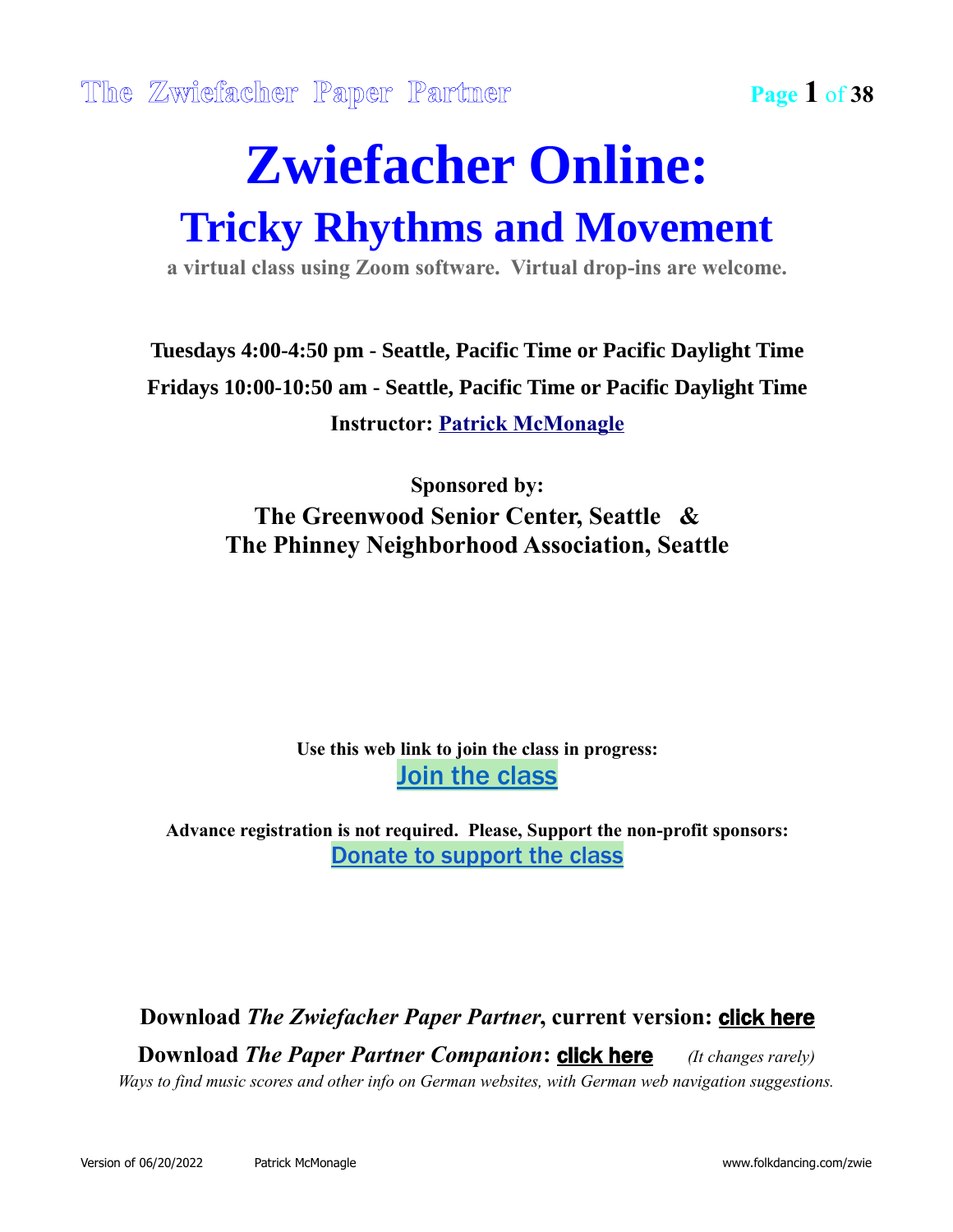#### **The Zwiefacher Paper Partner Page 2** of **38**

This document is designed to support students participating in an online dance class. It is possible to enjoy an ancient couple dance from the Alps while dancing alone on whatever floor you have available. The pleasure comes from mastering the strange mixture of rhythms that exist in the Zwiefacher. Once you hear and understand a Zwiefacher tune, any partner who also understands the tune, or signals you can give, is someone you can dance with.

In the Zwiefacher, hearing the rhythms is the key to dancing. The music almost leads. This is very different from, for example the Tango, where the music guides dancers but the key to mastery is the non-verbal communication within the dancing couple.

The Corona virus restricted so many of us to our homes, so the class is virtual, via Zoom software. This software is valued for its ability to let us dance "sort of" together. But the internet does not make it easy. Especially; the class is spread out all over North America. Common lags in the internet makes a class like this look like we are not dancing to the same music. In truth, we are not quite. Everyone who uses the internet shares it and our different neighborhoods have different digital response times. Those differences are visible on the class screens. I don't hear the music at the same time as someone else does. So, this document was designed to take our eyes off the computer screens. See the dance patterns on paper and dance to the music as you hear it, not as someone across the continent, or even ocean, hears it.

Some Zwiefacher dancers prefer to hold up the big print pages, as if it were a paper dance partner. Others like to lay out the table of contents near by and memorize just those.

In-class, tunes might be communicated with page numbers. In *The Zwiefacher Paper Partner*, the page numbers are intended to remain nearly constant. A new dance will fill empty space or be added to the back. So an old download copy will still have most of the current dance patterns on the expected page.

The Table of contents and Index is at the back of the document. (It was there in ancient handwritten books. Every scribe wrote in different sized scripts. After the scribe had copied the document, the scribe wrote the table of contents, for that copy.) The Zwiefacher Paper Partner is not *quite* that primitive.

Nearly all underscored text in this document is a live web link. Most people keep a copy on their computer to use to log into class, donate to support the class, listen to the tunes or email the instructor.

Please let me know about any links that have gone away.

#### **Help Text**

The current Zoom Meeting ID: 995 1055 8994 Password: 126524 (The link on the front page contains this)

If the Links do not work, maybe some digital intrusion required a password change, during Friday class hours email [arielb@phinneycenter.org](mailto:arielb@phinneycenter.org?subject=Tricky%20Rhythm%20Password%20Please) at the Greenwood Senior Center. Any other time email [zwiefacher@folkdancing.com.](mailto:zwiefacher@folkdancing.com)

**Many online, including the instructor, are alone while dancing. We usually dance in groups, and are surrounded by friends who support us if something goes wrong.**

**The Seattle Fire Department advises two safety precautions if you dance alone:**  *1)* **Have a button set to dial 911 on your cell phone. Leave it within reach of any fall.**  *2)* **Have a reliable friend phone at the time when the class is over to make sure all is well** 

We all hope you have no serious reason to thank the **S.F.D** for this advice.

Copyright 2022 by Patrick McMonagle. Copy permission for non-commercial use granted.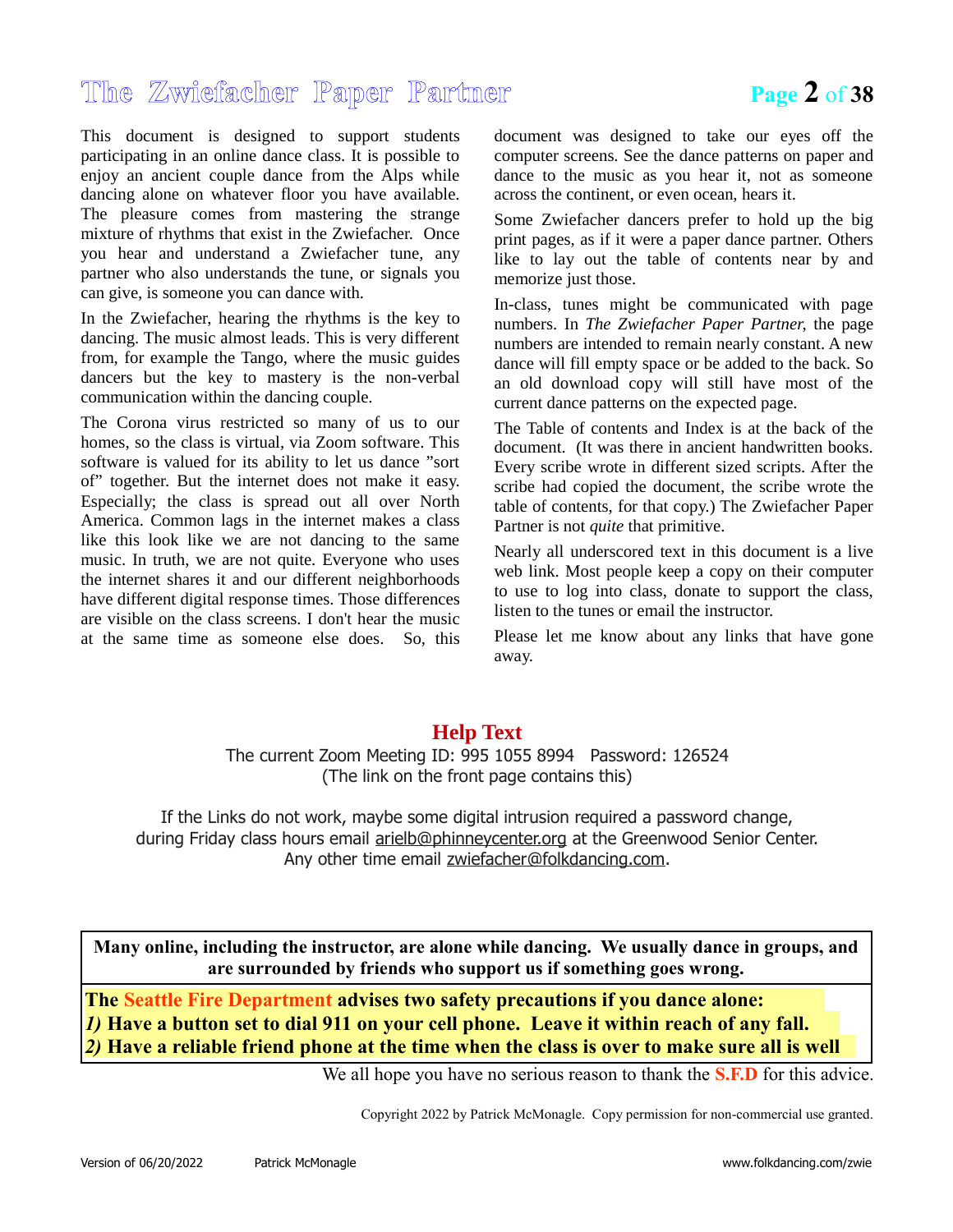**Other 4PWW tunes:**

A já mám naději Blaus Hendl Böhmischer Wind Da Di Da Do Geschekat Ochs Laufender Lercherl Schwanenwirt

[YouTube](http://www.youtube.com/watch?v=7cX_8iJ-tvI) **Violins**

### [YouTube](http://www.youtube.com/watch?v=53o9156ws8Y)**Wampert Gust**

[YouTube](http://www.youtube.com/watch?v=dtsyUkZJFQc) Saulocker, **[Hussdada](https://www.youtube.com/watch?v=EUdOdhPlb_k)** or Hennalocka

### or **Le Porcher (sometimes)**

Saulocker & Le Porcher are often the same tune, from the German speaking Alsace district of France.

4PWW

## **The P&W Code (& T)**

4PWW, above, is the same as PPPP WW. 4(PWW) means PWW PWW PWW PWW, more difficult to scan.

Three steps can be mixed to make a Zwiefacher; **W**altz, **P**ivot (1 step) and more rarely Polka. The **W**altz rhythm has 3 beats, usually Om-pa-pa. Dancers take a step on all 3 beats. The **P**ivot has only 2 music beats, like Om-pa, and you step more slowly, only on the first beat. The step sequences are usually described with the initials, and a number of repeats. Feel like sitting? Clap along to the 3 waltz beats or the first Pivot beat, or rock side to side in the same rhythm.

Dance a **T** to 4 even beats but in 3 steps, quick quick slow. In most of the Zwiefacher's home area the speed is more like what Americans would call Schottisch. In slower tunes , the T can be danced instead as PP.

There is no standard for Zwiefacher shorthand. I prefer the number first; "Seven Waltz-Pivot-Pivots" is 7(WPP), not "Waltz-Pivot-Pivot seven times"or (WPP)7.

Musicians often prefer the code spelled out long, WPP WPP WPP WPP WPP WPP WPP WW. That may be because musically those WPPs can each be played differently and a seated musician can keep track of where they are easily.

Dancers usually prefer the shorter 7(WPP) WW style. Sometimes it will be posted on a dance hall wall. Turning dancers only get to glimpse it when their spinning face is pointed that way, making a quick read time important.

Rarely I code a dance with 1P or 2P, instead of P or PP. I use 1 & 2 to call attention to a pattern where that number of pivots or waltzes changes while the rest of the pattern stays the same. Zwiefachers like that are usually tricky enough that the clue helps. Both the Zwiefachers 1-2-3-4 and the easier Zwei Vier Sechs on page 31 are coded that way.

**T** means a polka or schottisch step, depending on music speed. *The Paper Partner Companion* has more about the Alpine traditions that scramble the meaning of polka and schottisch.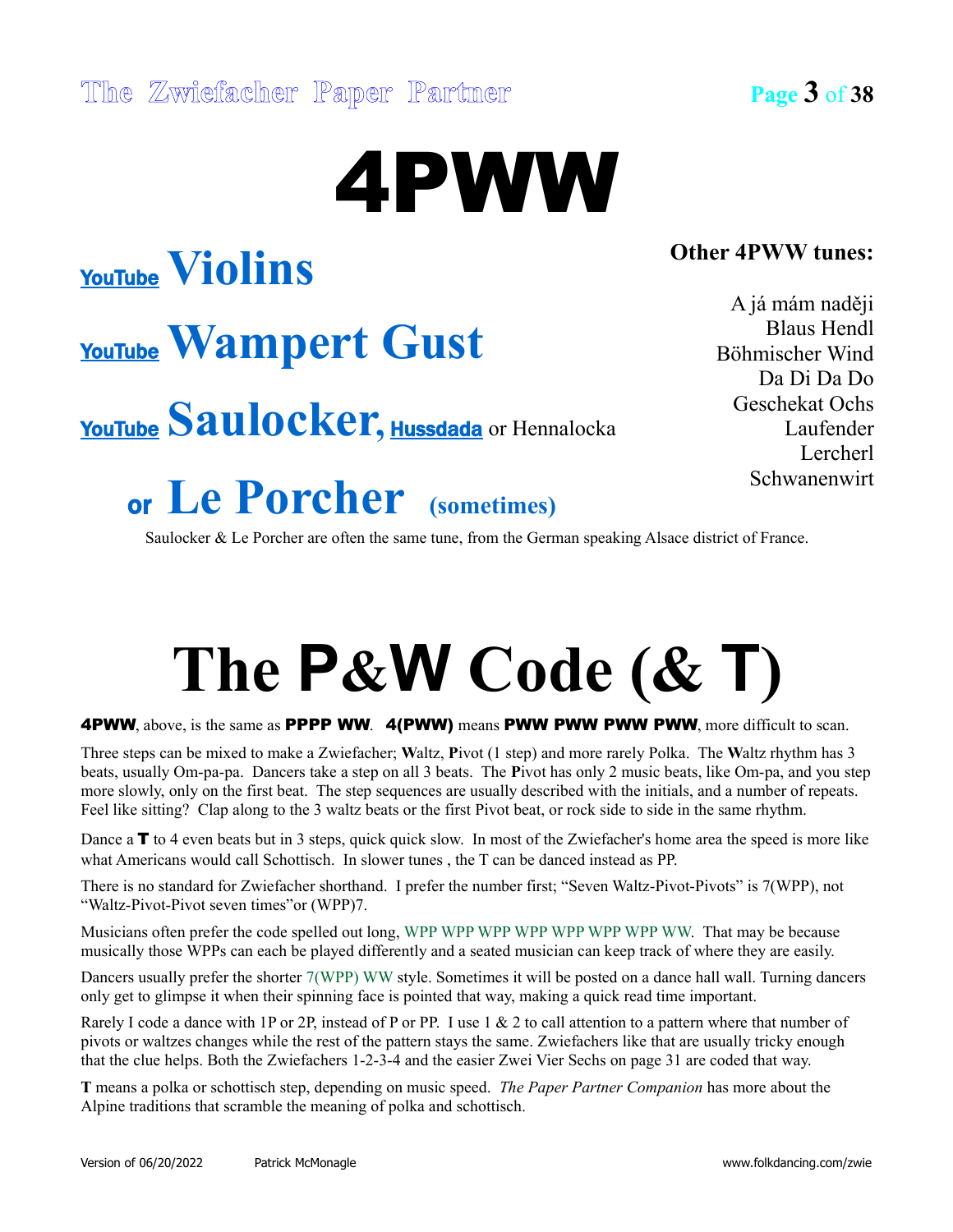#### **The Zwiefacher Paper Partner Page 4** of **38**



**[YouTube](http://www.youtube.com/watch?v=rjUkbpYMTAA) Zehne grodaus** (A bit of boogie woogie at the end) **[YouTube](https://www.youtube.com/watch?v=LviY_Uyuhno) Ganz verdreht** (snappy and pop) **[YouTube](https://www.youtube.com/watch?v=IvZbu61i_nU) Laubbaum** (French, slow and jazzy) **<u>[YouTube](https://youtu.be/UaorCv2LhNI?t=1073)</u>** Saudirl (Brass and the dancing couple teaches it) **<u>[YouTube](http://www.youtube.com/watch?v=Qf50w7c9cpM)</u>** Wer mir und meiner Schwarzen (blasmusik = brass) **Nüdeli** (Though, multiple Zwiefache share this name)

One of the most common rhythms. Tunes not on YouTube:

Bairisch Dirndl, Bairischer Nr. 56, Der Eixendorfer, Der Hennadreck, Der Tännesberger. Der Zitterer "the stutterer", Di Do, Gimpl-Jackl, Grai'n fuss, Host eini g'schaut in mei Herzel, I schau linka/i schau rechts, s' Lecherl & more



**[YouTube](http://www.youtube.com/watch?v=1w33Bcxsgd8)** Accordion **[YouTube](https://www.youtube.com/watch?v=-09DRKN0frE) [YouTube](https://www.youtube.com/watch?v=2SM8WL9Q_BE)** Alte Kath Introduce friends to this slow **[YouTube](https://www.youtube.com/watch?v=YOb-ndbedco) Also called Einfacher, Unser oide Kath, Hemauer, Boxhamerisch, Seidener Zwirm, Suppn, and more. Alte Kath is a 1950's song set to an older tune that already had many names, some in Czech Bohemia. [NEFFA](https://vimeopro.com/newenglandfolk/neffa-2021-zoom-recordings/video/546926810)** Alter Hans The first on the 2021 NEFFA video. Page 36 lists all. **[YouTube](http://www.youtube.com/watch?v=Hlp05T7crR8)** An die Muse **[YouTube](http://www.youtube.com/watch?v=XWLdznmcOgo)** Der Watzenborner **[YouTube](http://www.youtube.com/watch?v=BGOq8A3uhHE)** Harmonica Medley many tunes, one dance pattern **[YouTube](https://www.youtube.com/watch?v=W8YyD0_b8bE)** Hobel mr d Spå

**[YouTube](http://www.youtube.com/watch?v=affrcPLH6aQ)** Lieblingsstücke which has a few extra Pivots at the end Zwei-Zwei

The above list is in normal German Alphabetic order for titles. If English used the same kind of order "The Wind in the Willows" would be found alphabetically with the 'T's



**[YouTube](http://www.youtube.com/watch?&v=FHhCL7-fXh8) [YouTube](https://youtu.be/FHhCL7-fXh8)** Der Böhmischer Wind **(some variations)** Hob ich an Baam, Hopfavogl and Klatowak also share this pattern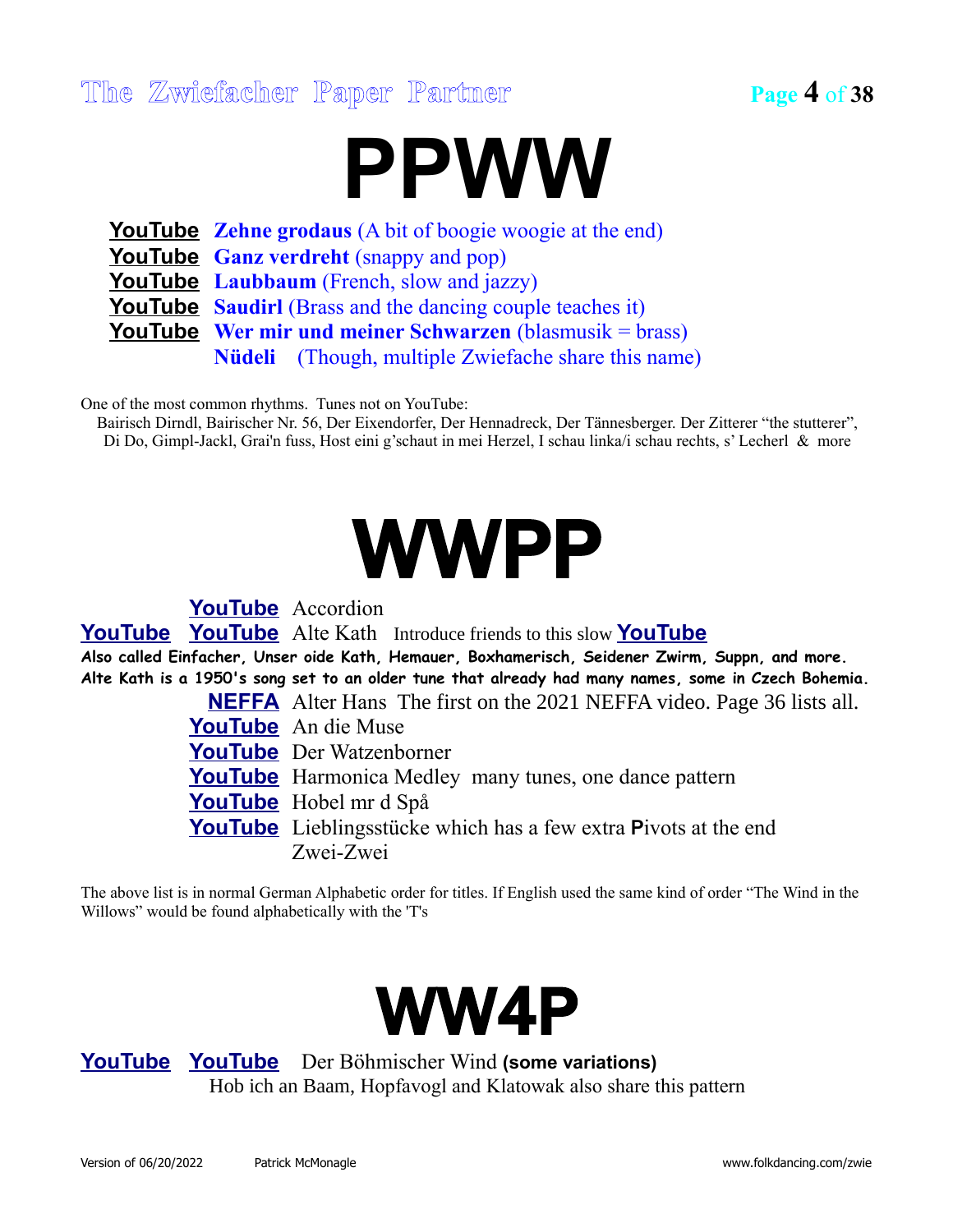### **Deifi du dürrer 7(WPP) WW** [YouTube,](http://www.youtube.com/watch?v=UBgVKjt9gGg) [YouTube](http://www.youtube.com/watch?v=3twF-jkczE8) and longer [YouTube](http://www.youtube.com/watch?v=tOqRe48ljmU)

These are a few other names this tune or song is called:

#### **Teifi du dürrer - Täterä - Hahnbach**

"Teufel", the word for "devil", is often a curse in the Alps. Thus, polite citizens used slang instead, like Deifi. Which gradually became impolite by association, so new slang is invented. Thus Deifi du Dürrer grew many more names in few centuries.

#### Other tunes, same pattern:

|  | <b>YouTube</b> Der Lupberger                                                                        |
|--|-----------------------------------------------------------------------------------------------------|
|  | <b>YouTube</b> Hintern Goistoi (with lots of cute kid and animal pictures)                          |
|  | a few others: Charmer Hendl, Fuchsnschwanz, Treffelsteiner, s' Geld des regiert die Welt, Spadilli, |
|  | & some versions of A oanzigs Hendl.                                                                 |

## **Wasserreiter 6 or 5(WPP) WW**

The 5(WPP) WW version is easier to dance. One translation is "Water Skipper". Other North American English dialects may have different names for this little bug that dances around on the surface of still ponds.

## **Hollerstaudn 3(WPP) WW**

*And the patterns above are common parts of many more complicated Zwiefachers.*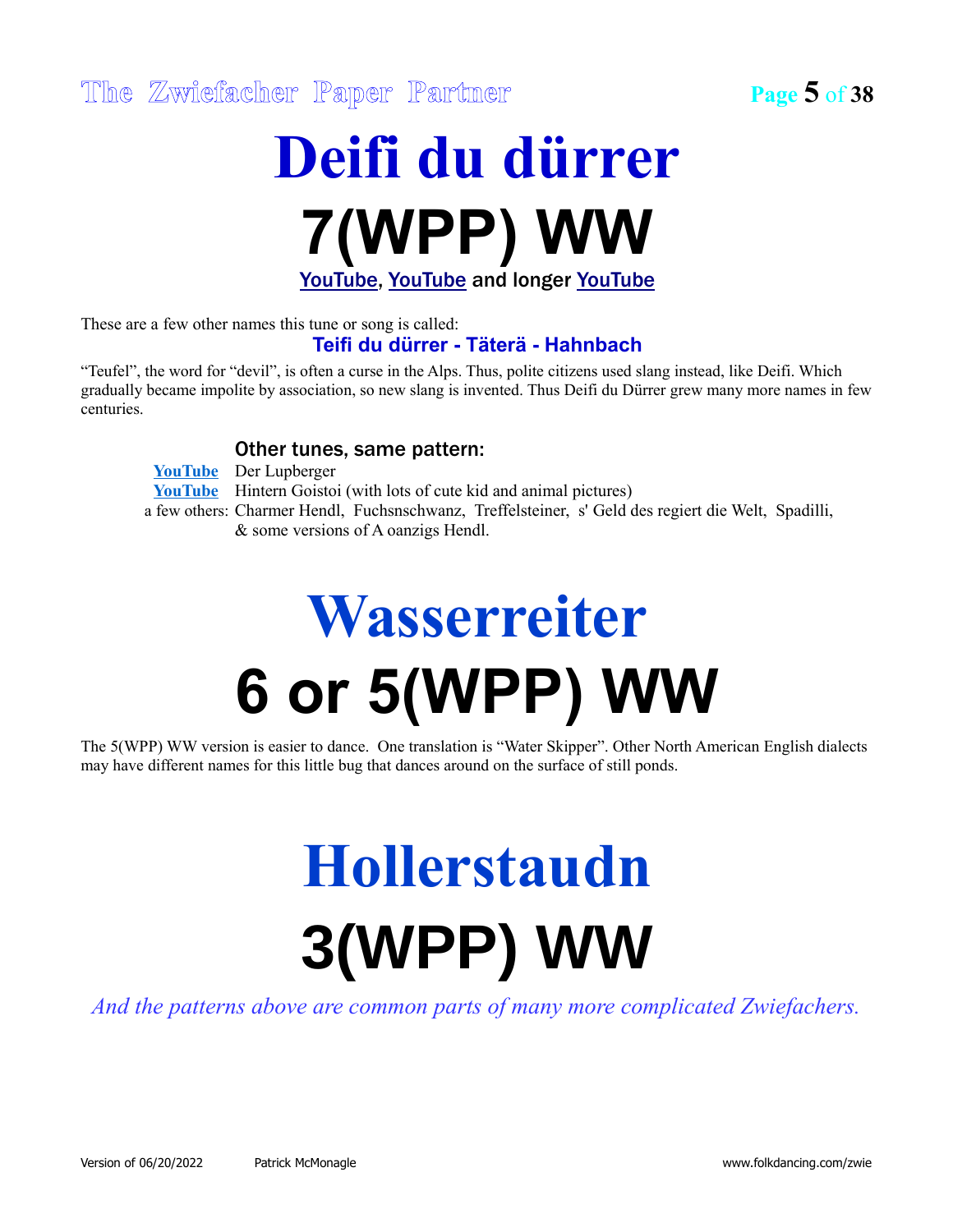#### **The Zwiefacher Paper Partner Page 6** of **38**

### Bald fahr I **PWWP** [YouTube](https://www.youtube.com/watch?v=TxTJBSzXee0)

This YouTube video is from a beginning dance workshop. Watch how respectable dancers do make mistakes with new Zwiefacher dances and tunes. Understanding a rhythm is usually the hard part.

Notice that people traveling down the floor tend to have more trouble than the ones dancing in place, and many take longer steps than they need. Take your steps forward (both lead and follow), very rarely sideways or backwards. Dancing with a partner; you are "sort of" face to face, hanging onto each other and both trying to go



forward. Thus you find yourselves going in circles. You are welcome to turn either direction.

You can move about but I don't recommend moving along like a Viennese Waltz, Hambo or Polka does. To travel in a straight line, you must make a half turn for each pivot step, that is a half turn in two beats. You also make a half turn for each waltz, a half turn in three beats. This seriously complicates turning speed, balance and difficulty in general.

The Germans say that an expert Zwiefacher dancer can dance a whole dance on a wooden bread plate. Perhaps an exaggeration? Above is a German wooden bread plate with small to medium size shoes on it.

Can we claim expertise if we dance a whole Zwiefacher on a large pizza plate? Pizza is basically bread, right?

#### **Hans Sachs is also PWWP** Photo by Claus Holzapfel and Hadas Parag

#### not so easy

## Zwiefacher aus Einbach

**or Doppelter Heuberger aus Einbach or Mei Müdder hat Nüdeli bacha**

*The* **[YouTube](http://www.youtube.com/watch?v=g8Nz3afjM1E)** *recording starts part way into the tune. The pattern below starts from the beginning!*

## **4(PWWP) Suddenly no 2nd** P **after here? 2(WWPP) Then** 3P**s in a row? 2(PWWP)**

It is OK to think this is a WWPP Zwiefacher. Dance, then say "Oops" every time a pesky **P** hops between the beginning & end of a musical phrase. You are on your way to expertise when you know how to avoid saying "Oops".

Heuberger is a now rare term for Zwiefacher.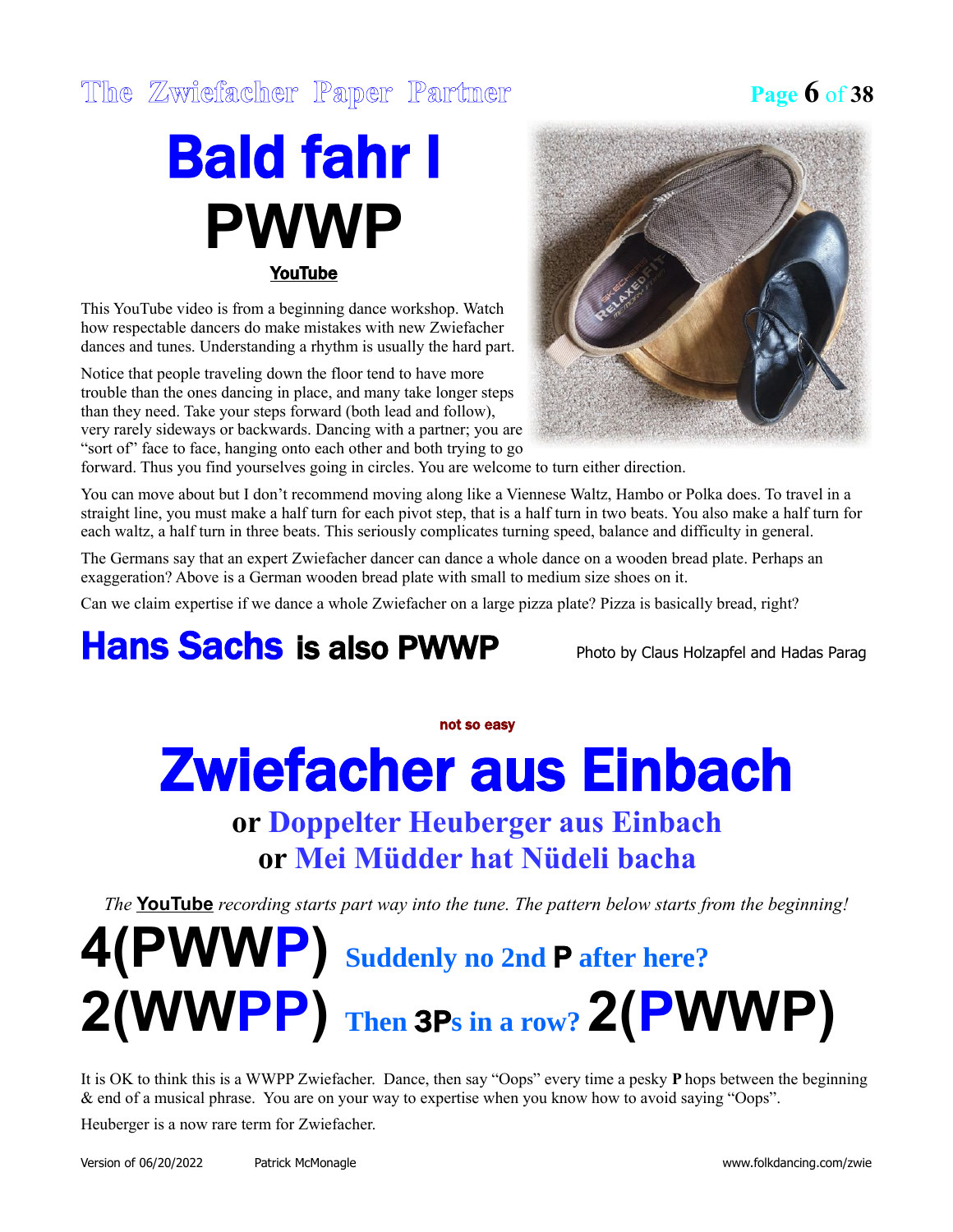### **Bekannt um Rothsee? 2(WWPP) 5W [YouTube](https://www.youtube.com/watch?v=9oYXkWM11vk)**

Translation; "*Known near Rothsee?*" If this tune has a name, the recording doesn't mention it. But it is on an album titled "*So klingt's bei uns rund um den Rothsee*" or "*How it sounds to us around the Rothsee.*" So, I hope someone near Lake Rothsee knows a name. The internet doesn't.

Many, probably most, Zwiefachers lack a distinct & unique name. They either share names with other versions or are so similar to another tune & pattern that most visiting musicians can easily satisfy the crowd up the valley by tweaking their version to the way those guys like to hear it.

## **Leit Leit 3(PP3W) PPWW**

[YouTube](http://www.youtube.com/watch?v=GGSe082vyGE) or [YouTube](https://www.youtube.com/watch?v=3Wv2AEoYOAw) or [YouTube](https://www.youtube.com/watch?v=QmCqqGFnbZU)

#### **Leit Leit Müaßts Lusti Sein** & **Leutl müassts lusti sein**

are also correct, as are other similar names. These are all dialect versions of the title of a 3/4 century old popular song. The tune itself is older.

## **Aber Wirtshaus** or **Aba d'Ochsn 2** or **4(ppww)** then **2** or **4(4pww)**

Kapelle Josef Menzl 2 repeats **[YouTube](http://www.youtube.com/watch?v=xg05IrMxS3E)** Deitsch, pop, mostly 4 repeats **YouTube** 

A song about a farmer with a conflict:

*Wirtshaus:* Stay late at the tavern? vs *Ochsen:* Get up early to care for the farm animals?

Why do the patterns vary upper/lower case? To emphasize parts or to make them fit on a line.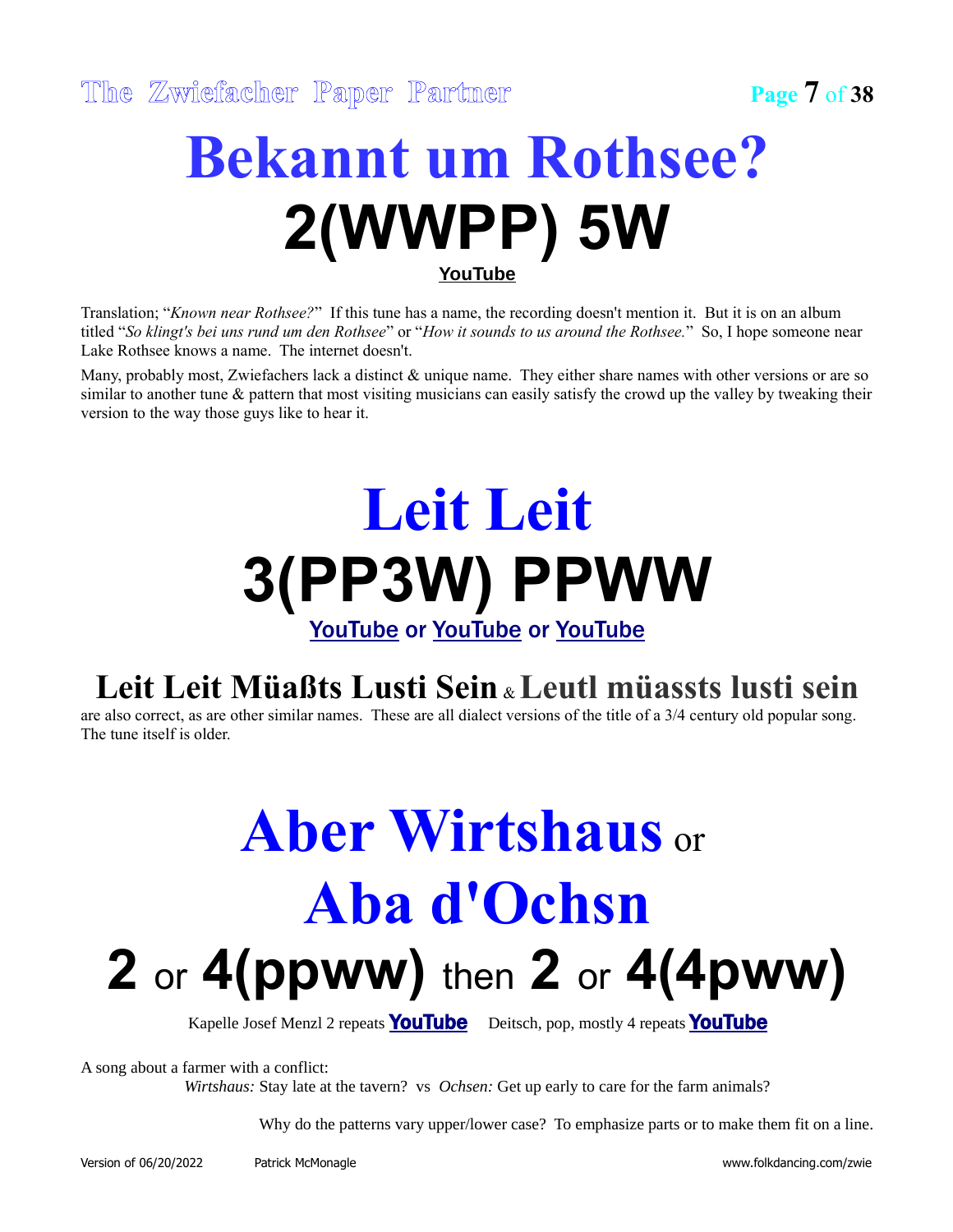## **Mösler**

**[YouTube](http://www.youtube.com/watch?v=OUND5TYJsfk)**

Kapelle Josef Menzl, the band on the YouTube, calls this tune "Aus Schwaben und Altbayern". There is no equivalent of a "Zwiefacher Bible" but if there was, it would be Felix Hoerburger's book *Die Zwiefachen*. In *Die Zwiefachen* the name Mösler is used. Die Zwiefachen focuses on the Zwiefacher as it was done in the 1950's in the northern part of Bavaria, and few thousand tunes and variations. Other parts of the Alps were not as deeply covered.

### 4(4PWW) 4(WW4P)

The music of the first parts of S' Waschblei, page 9, and Mösler are the same. Zwiefacher mixed ancestory is common.

## **Waldtauber or Tauberer 4W4P WW**

#### **[YouTube](http://www.youtube.com/watch?v=MS3gPwZff68)**

Another Zwiefacher named for a bird, a dove. Dislects tend to have different names for birds, especially ones that spend winter and summer in different areas or are seen in different seasonal colors.

## **Tauber ruggu 2(4W4P WW)<sup>1</sup>or<sup>2</sup>(8W 4W4P WW)**

The first part is the same as Waldtauber. Birds sing, people do too. So a human song lengthened the dance.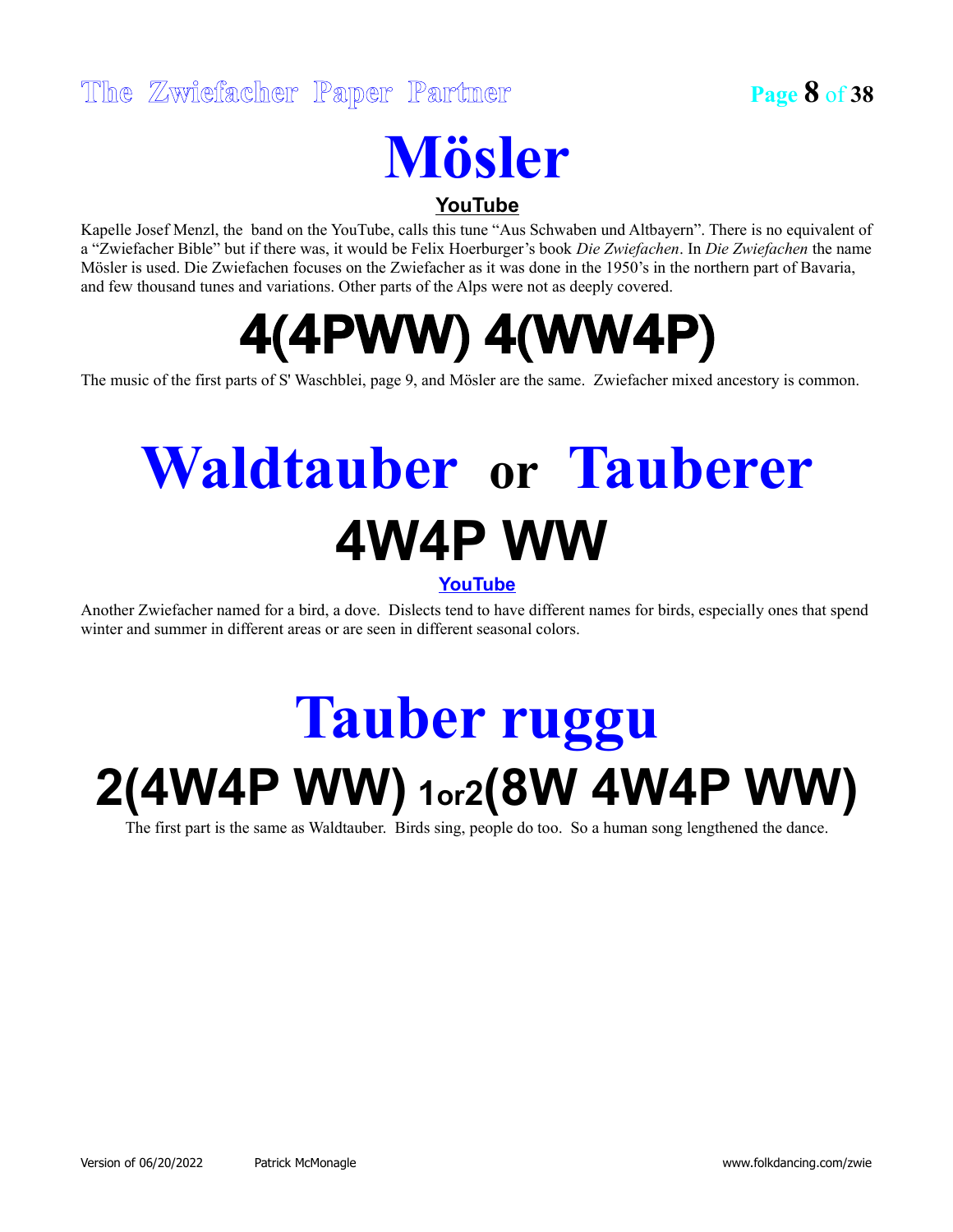#### **The Zwiefacher Paper Partner Page 9** of **38**



There are hundreds of Zwiefacher tunes with similar structures to the Zwiefache on this page. They have two parts. An 'A' part (which is PPWW or 4PWW below) and a 'B' part (4W in all below). They are assembled in common patterns:

2(A) B A Eisenkeilnest, page 12, is one, where A=ppww and B=pwpw. So is the far more complex Schimmelreiter, page 11.  $2(A)$   $2(B A)$  Sedlák, next page  $4(A) B 2(A)$  or 4(A) 2(B 2[A]) etc. Recognizing these patterns made the rhythm and steps easier to remember.

Many similar tunes use more than one of these forms. Then strikes confusion: *Do they keep names or change names?*

### S' Waschblei [YouTube](http://www.youtube.com/watch?v=2CKH7U2yKyI)

Two tunes have the same pattern. *also* The musical A parts of S' Waschblei and Mösler, on page 8, are the same.

### **Firabo** or **Firabacher** [YouTube](http://www.youtube.com/watch?v=-49d5Y512xQ) YouTube YouTube **4(4PWW) 2(4W 4PWW)**

### **'s Deandl mit'n roten Miada 's Seidane Fürta** [YouTube](http://www.youtube.com/watch?v=PFxtStNtnQ4) Or **Schuahmächerlesbua** Video with [download](https://ssk.volkstanz.com/) **4(PPWW) 2(4W 2[PPWW] )**

Diana found Schuahmächerlesbua by **Stuttgarter Spielkreis** online. If you aren't download familiar; start the video. If your cursor is over the video, three dots on the lower right may appear. Clicking there allows you to download. (William adds: it only works on some web browsers.) Careful, Schuahmächerlesbua is an "earworm", one of those tunes that hang around in the ear long after the music stops playing!

## **Weils gleich ist** [YouTube](http://www.youtube.com/watch?v=ryYZtNGn978) **Wou häng is hi or Stodlspitz** [YouTube](http://www.youtube.com/watch?v=LT79ZdTezVM) **2 or 4(PPWW) 1 or 2(4W PPWW)**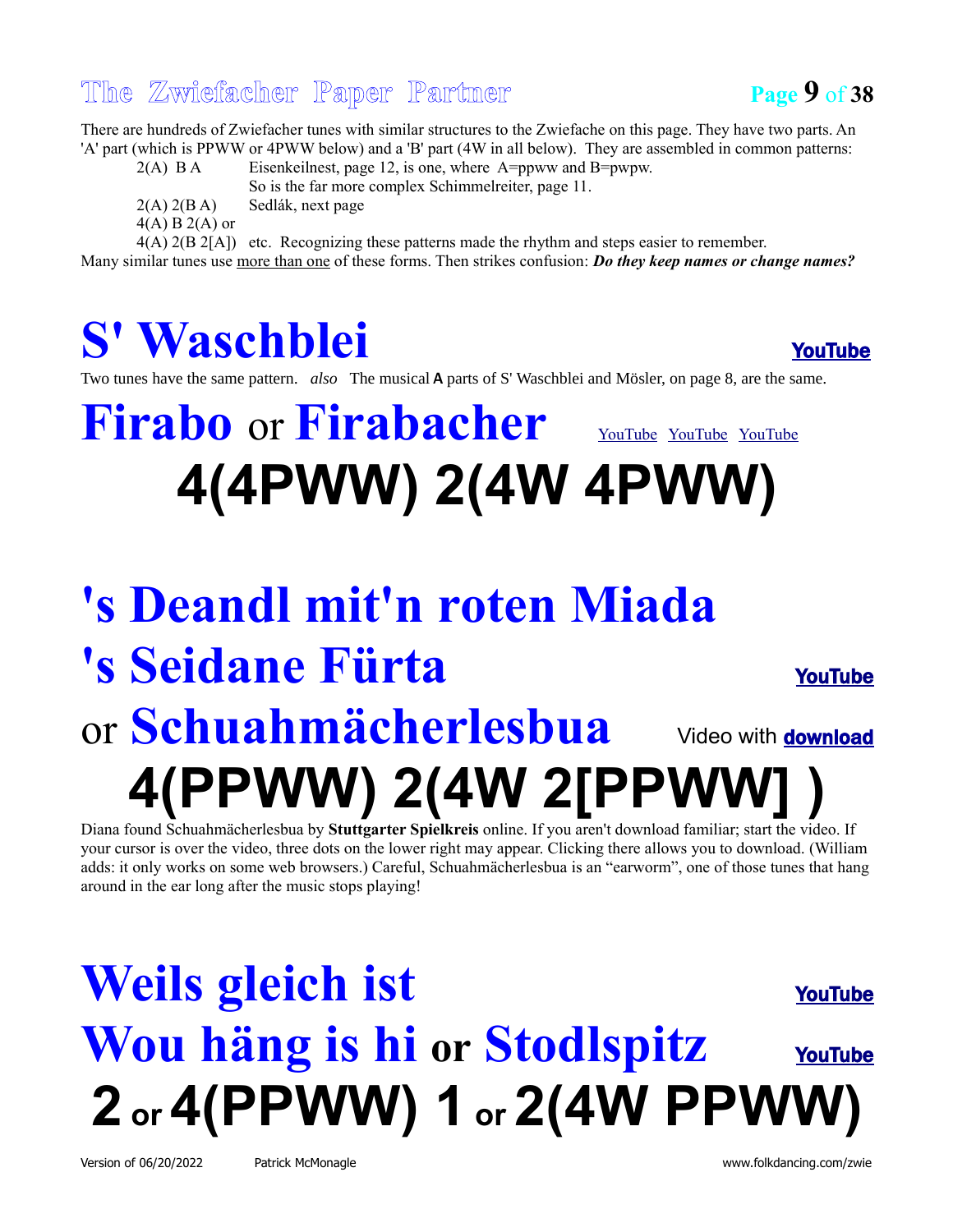### **Sedlák, Sedlák, Sedlák** [YouTube](http://www.youtube.com/watch?v=IVsJzGP5Rwo) **2(3PWW) 2(4W 3PWW)**

Bohemia is the western part of the Czech Republic and probably the original Zwiefacher Source. It ceased to be a mainly German speaking area before the word "Zwiefacher" is known. Sedlák is a Czech term meaning peasant, sometimes meaning Zwiefacher, too. But web hits on Sedlák are often on classical scores. A few of those scores hold bits of the oldest Zwiefacher style folk music. The uneven rhythm sometimes being a sign of the peasant's part of the story the score tells. (Bohemians still like Bavarian style brass music, too.)

Why would someone say **3p** and **ww** are similar? They are 6 beats differently accented.

**WW =** Om pa pa Om pa pa **3P** or **PPP =** Om pa Om pa Om pa

### **Dvoják** [YouTube](http://www.youtube.com/watch?v=szpIVdjQmJo)

# **4(PPWW) 2(4W PPWW)**

#### **Czech Republic**

Bohemian Zwiefacher music books now sell on Amazon. A YouTube search for "Bohemian Zwiefacher" will let you listen to teaser samples, too short for dancing. (Some of those YouTubes use instruments Germans rarely use for traditional music. Banjo? Ukulele? Bouzouki? Possibly radical, but traditional Czech music does include many plucked string instruments.)

Bohemia is probably the most ancient source of the Zwiefacher's mixed rhythms.

The Czech language has many words for Zwiefacher, like German does. Using a common name of 'Zwiefacher' does make the 'product' easier to market. Some references to Czech mixed rhythm dance music offer these names:

#### **Bavorák, Dvoják, Mateník, Mischlich,** and **Sedlák**.

I've been using these names as starting points for recording searches. Many of my search results reveal musical scores that do not appear to be a Zwiefacher. Mateník seems to work best for mixed rhythms. Others point out that "Sedlák, Sedlák, Sedlák" shows 6 beats to be 3 pivots or 2 waltzes. On a musician's hand written score, where the musician knew to play the 6 pivot notes 'Om Pa Om Pa Om Pa' and a person reading that score 120 years later might see 'Om pa pa Om pa pa'. So, a musician might emphasize a tune to be either, deliberately or accidentally..

European people and national borders have moved enough since the creation of the dance we call Zwiefacher that tunes which could be called a Zwiefacher might turn up about anywhere. The tune "Do drewa", on the CD "Wendish-Sorbish Folkdances" by Ron Tomocik, is from a music score found in the attic of a Texas farmhouse being torn down in the late 1900's. It can be danced as a Zwiefacher, though there is no evidence of any intended original dance. Wendish, Sorbish and Czech are all Slavic languages. Ron would be glad you sell you the CD, email Pat for his phone number.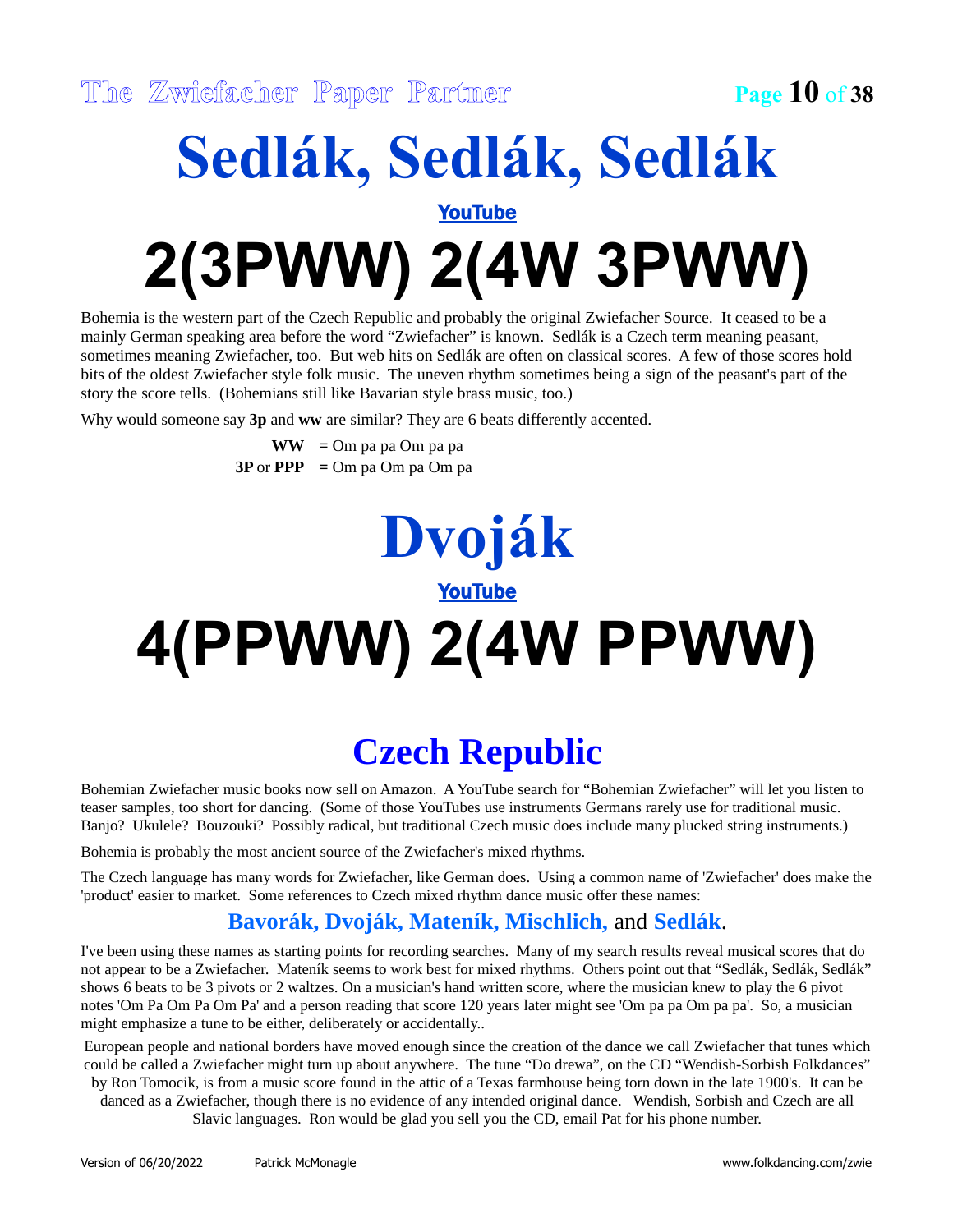# **Schimmelreiter**

(These four lines, all together, are the pattern for one play of the YouTube)

Instrumental:

#### $2(4)$ pww ppww)  $3(pw)w1(4)$ pww ppww) vocal:

### 2(4pww ppww) 4(pw) 3(4pww ppww)

vocal:

vocal, vocal, extra instrumental:

2(4pww ppww) 4(pw) 2(4pww ppww) vocal, vocal:

#### Instrumental:

## $2(4)$ pww ppww)  $3(pw)w 1(4)$ pww ppww)

**[YouTube](https://www.youtube.com/watch?v=IyeacrF1EGs)** (ignore the inaccurate video title page)

Here the overall instrumental pattern is *2(A) B A*. But, the structure of the song is *2(A) B 2(A)!* Then the musicians toss in an extra *A* to give the singers time for a breath between verses, giving a *2(A) B 3(A)* result when two vocals are together. But they add that third *A* only if a vocal follows.

The B part is different in the vocal. Is the singing in different dialect than the music was written for?

This pattern can be an inspiration. A Zwiefacher gets easier when practice gets the intellectual (counting and reading) part of your brain **out** of the connection between your ears and the rhythm nerves in your hips that control your feet. If I found a recording of this tune by the same band with a different number of repeats I would probably just dance it. But when I re-engaging my counting and reading brain to make a page like this for that new recording; I start with errors.

Think of a tiger sneaking up on you. Your ear-hip-feet reaction speed gives a greater survival advantage than accurately counting the tiger's foot steps ever could. You probably inherited rhythm skills from ancient non-tiger-meal ancestors.

> Are you aware that every underlined word in this document is a link? Click on any underlined text to run it directly. In some browsers you have to hold the Ctrl key down, too.

"Unbekannt" means unknown. "Namenlos" means nameless.

Handwritten scores still emerge from old library basement collections loaded with untitled tunes. Only about one in four Zwiefacher tunes have a published name and most of those, the popular ones, have multiple names, or at least multiple spellings or dialect versions.

This is changing. Performance rights, and associated royalties, are associated with tune names. And unique names are easier to deal with. Swapping a few Ps and Ws in a unnamed and unrecorded tune from a library basement and providing a new name, may create something unique and popular. And the band does not have to pay royalties on it.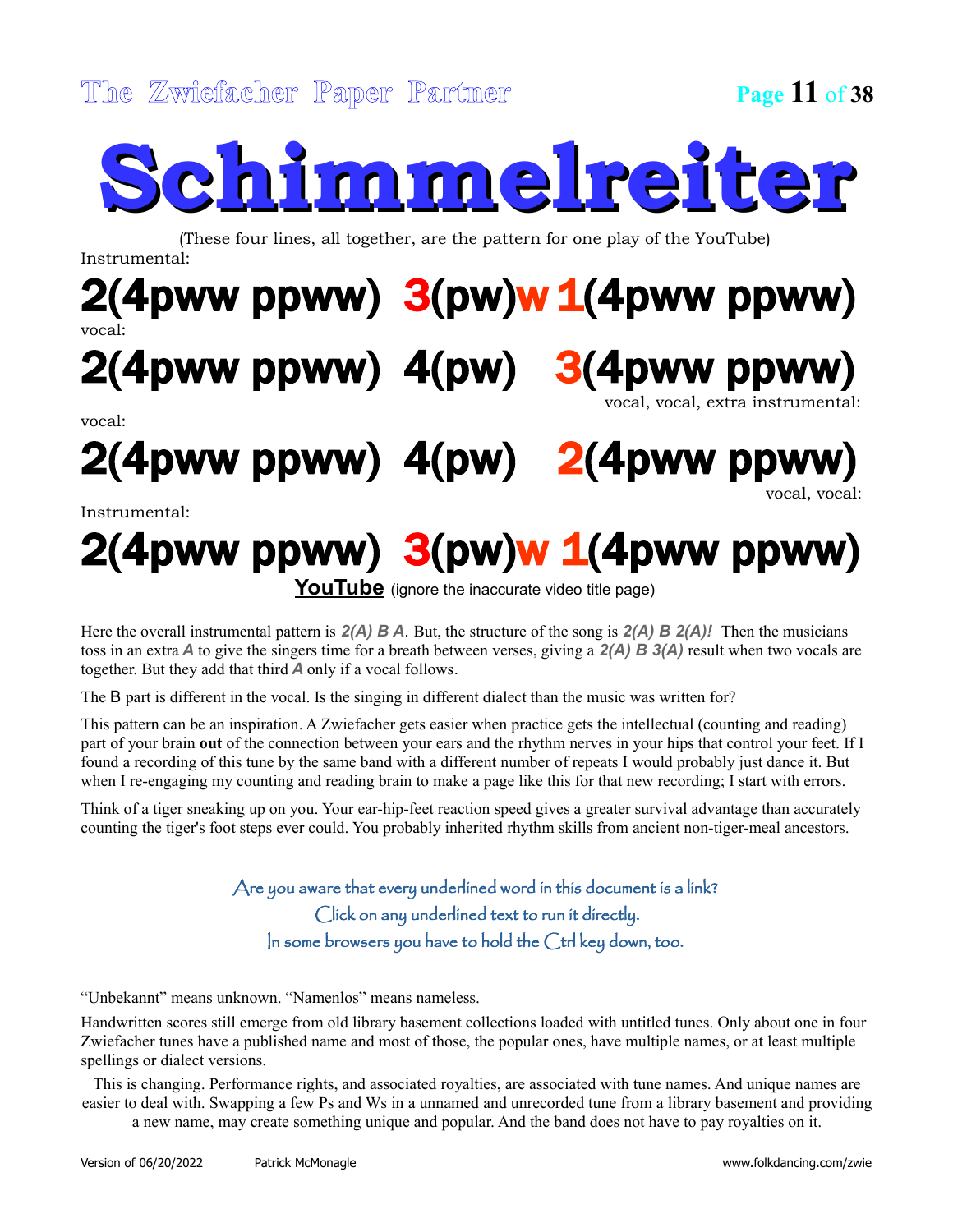# **Eisenkeilnest 2(PPWW) PWPW PPWW**

[YouTube](http://www.youtube.com/watch?v=QgNJZhrvFj8) [YouTube](https://www.youtube.com/watch?v=o17yoCKv4mY) [YouTube](http://www.youtube.com/watch?v=o17yoCKv4mY)

The song is about the storks in the iron nest supports built in German villages. Momma stork feeds 13 or 14 chicks with her arrow-like beak while the humans below sing how she should be careful and not stab the little ones.

Eisenkeilnest is danced about everywhere a Zwiefacher is danced. The folkdance world likes it. An 2(A) B A pattern.

On the web I have seen two documented exceptions:

- On an Alpine dance program, Eisenkeilnest has the pattern: 4(PPWW) PWPW PPWW
- On this **[website](http://www.volksmusikfreunde.de/noten/download.php?k=15)** is a different tune (#12) called Neues Eisenkeilnest, or New Eisenkeilnest

#### **Eisenkeilnest Mischief!**

A few musicians have noticed this clue in the music which they might at times exploit deviously.

I'll color the usual pattern 2(PPWW) PWPW PPWW.

There is a musical difference between the highlighted **P** & **P.** A green pivot step is always followed by another **P**. The red one is always followed by a **W**. If the musician is messing with you, as Chris Barnes does most years at Seattle's Folklife Festival, you have two beats to decide which part of the pattern comes next. And that is often easier done than said. Don't count steps, just listen to the music.

Dance this normal **[Eisenkeilnest](https://www.youtube.com/watch?v=QgNJZhrvFj8)** a few times. Then try this **[Eisenkeilnest](https://www.youtube.com/watch?v=UeXIgjlwprQ)**! A partner doubles your chances of immediate success in this exercise, to 90% or so. (You may recognize people in the 2<sup>nd</sup> YouTube.)

Other recordings with Eisenkeilnest challenges are online:

In a [Bagpipe](http://www.youtube.com/watch?v=Yt4diuYDRuQ) medley? In this [pair of Zwiefache?](http://www.youtube.com/watch?v=Yt4diuYDRuQ)With extra [waltzes](http://www.youtube.com/watch?v=LswhHRobIhI)**?** Or [with Deifi du dürrer?](http://www.youtube.com/watch?v=o17yoCKv4mY) The [last tune](https://vimeopro.com/newenglandfolk/neffa-2021-zoom-recordings/video/546926810) here?

Adventure awaits! And there are similar tunes like:

**Versuffnä Bauern**

(on Bernd Dittl's CD)

# **2(PPWW) PWPW 3PWW**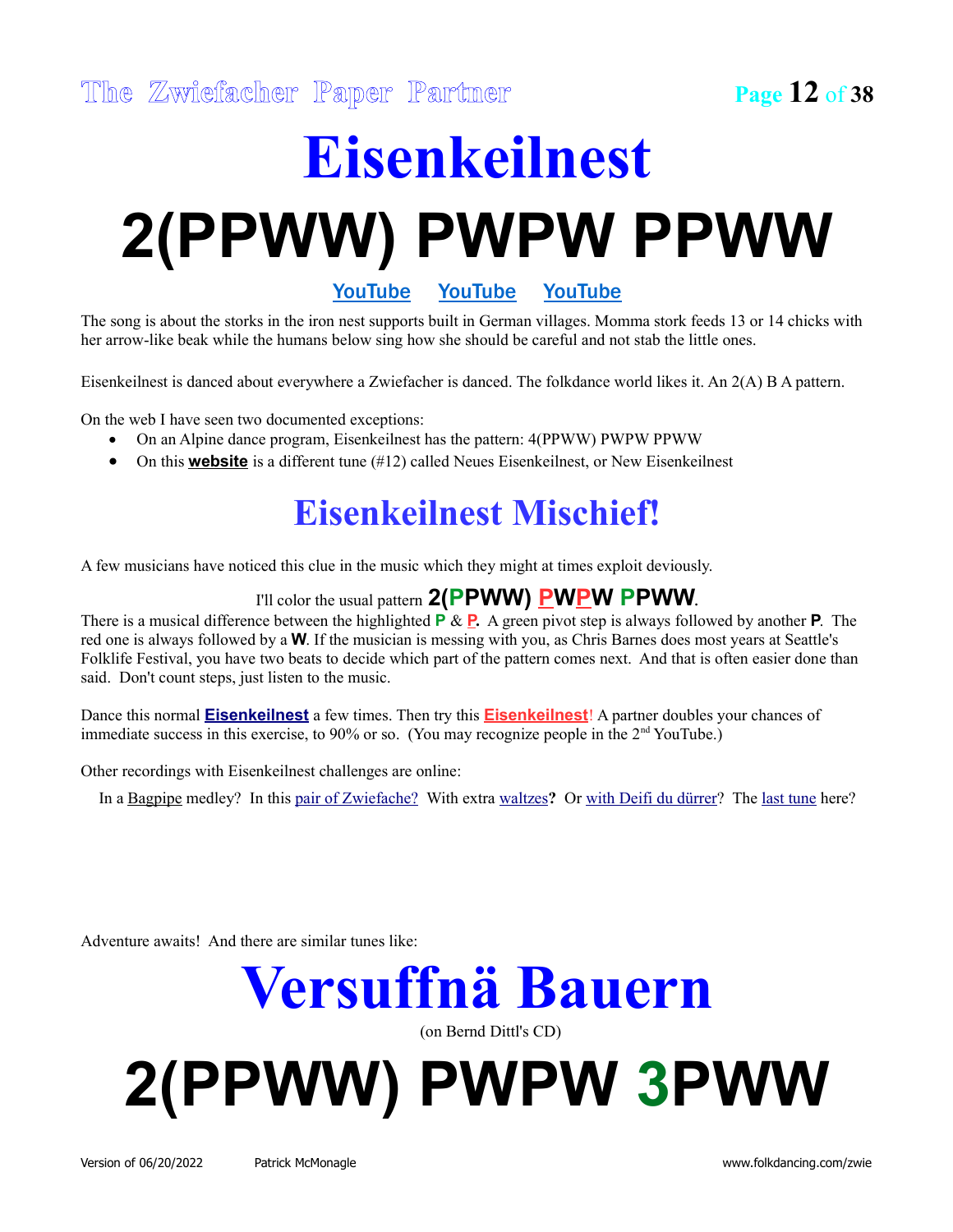## **Rote Hanikl** 8(wwpp) 2(wp wpp wwpp)

The recording is by Willi Bauer of Passau. Every year he makes a new CD for a one day Zwiefacher Festival. It is up to 13 CDs now and 175 unique Zwiefache! (Plus more, some duplicates, non-Zwiefacher dances and singing.) Every year I order a few. They are not mass produced, so shipping times are irregular.

Here is the web site for a **Zwiefacher festival**, **Bizerk Oberpfalz** in German. Here is a catalog of the CDs, Music books and ways to order, [List](https://www.bairisch-landlerisch.de/wp-content/uploads/2020/05/Zwiefachen-CDs-WG.pdf) again in German. I order Willi Bauer CDs from [Werner Grimmeiß.](mailto:wernergri@web.de) Please order 3 or more at a time, to ease international paperwork.

### **Nagelschmied Gniglt or Gniglt, gnaglt** 4(ppww) ppw 6pww **[YouTube](https://www.youtube.com/watch?v=h8dHddjZ9Z8)**

The oldest published Zwiefacher is called Nagelschmeid. This is a different, much less common, tune with two names that are sometimes longer than the above. The pattern might written 3(ppww) ppww ppwp 5pww since the red coding sounds like it hangs together. But, the shorter version might be easier to remember.

#### Suggestions for best experience:

- Please, mute your Zoom mic unless you intend to speak.
- Signal dance pattern page numbers with fingers. Numbers are hard to hear over the music.
- Read the pattern on printed *The Zwiefacher Paper Partner* on paper or in a separate window.
- The trickiest part of the Zwiefacher is the rhythm. The turn in-place waltz and one Step or Pivot are commonly known and difficult to teach via Zoom. Thus this class is mostly a rhythm class, the difficult part of the Zwiefacher. Listen to the rhythm and move. Any "oops" is OK.
- Look at the printed pattern until the tune is familiar. The class audio and visual take different web routes thru different computers into yours. They often arrive out of sync and the video of others may misguide you. The teaching goal is to have you hear the tune so it guides your steps.
- If you ask, Pat will email notice of the coming week's dances, with patterns and page numbers. Click or [Ctrl] click here to email **Pat** . Your email address will not be shared with others.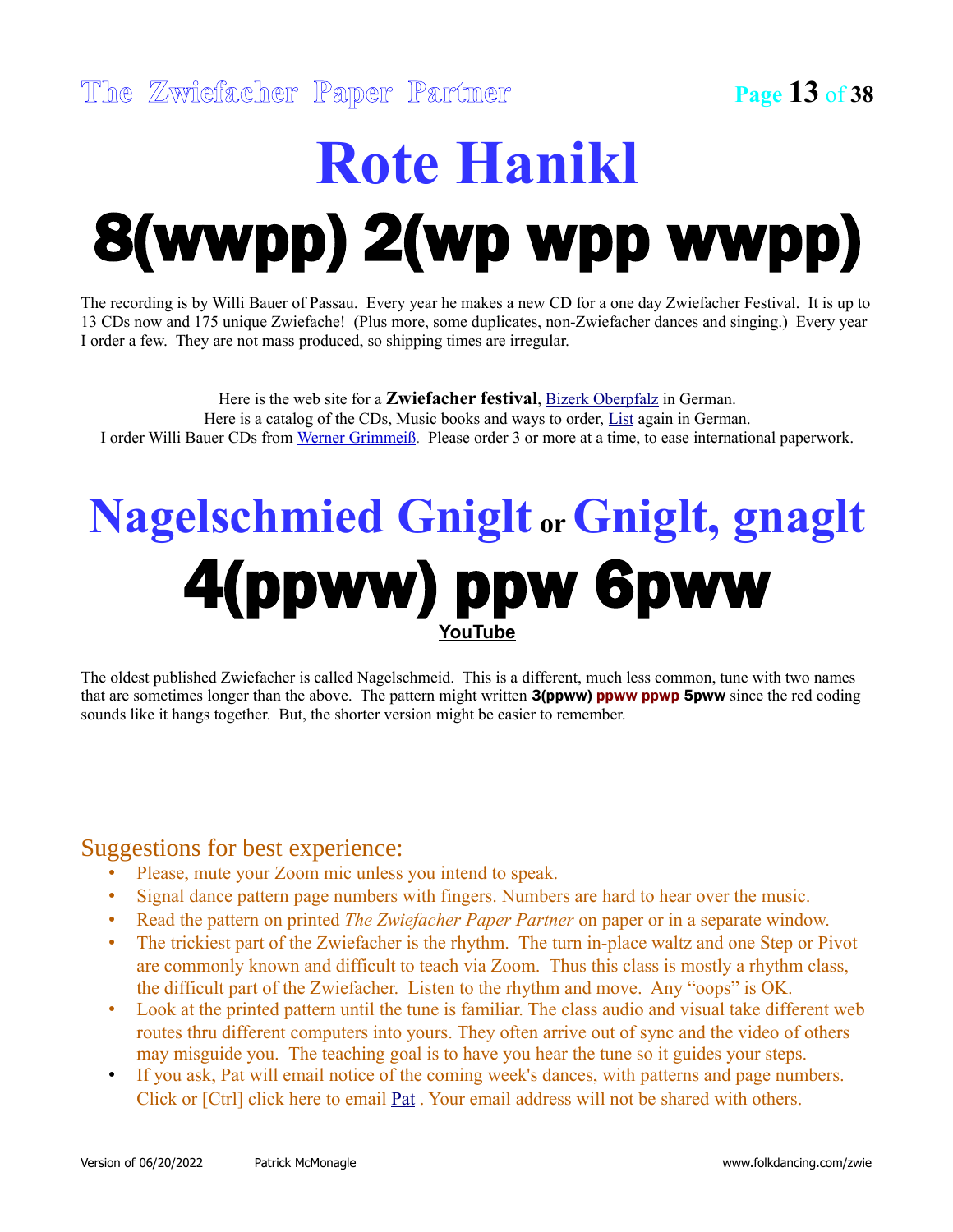### **Regenstauf 4(WWPP) 2(4P WWPP)** *You have a choice of steps for this tune. Negotiate or stumble to change mid dance.* **4(WWPP) 2(2[***polka***] WWPP) [YouTube](http://www.youtube.com/watch?v=9rzoHq2EB3M)**

**A slang term for a Zwiefacher which has Waltz, Pivot and Polka parts: "Driefacher"**

In German "Zwei" is the number two and "Zw**ie**" is a prefix that implies both. "Dr**ei**" is three but "Dr**ie**" doesn't mean 'All Three'. "Facher" means facing or faces. The term Driefacher is clear enough, and appears now accepted in German.

## **Arschloch von Leinsiedel or Wann i mei Diandl zum Tanz'n nimm** *1 or* 2(4W4P WW) 1 *or* 2(4W4P WPPWW)

#### **[YouTube 1 repeat](http://www.youtube.com/watch?v=fkL9WxF7tp8) or [You Tube 2 repeats](http://www.youtube.com/watch?v=fkL9WxF7tp8)**

Most bands play this very sweetly. The title, for the 2 repeat version only, can be translated to somewhat polite English as "The A\*\*hole from the Lime Mill". The 1 repeat version is called "Wann i mei Diandl zum Tanz'n nimm" or "Wann ich mei Schotzerl zum Tanz'n nimm" meaning "When I take my sweetie to the dance".

### **Please, consider donating to support this class**

The Greenwood Senior Center provides support and education services for North Seattle low income Seniors. Their staff keeps this class running. Your donation is US tax deductible. And it is optional, too. A link on the front cover leads to an online deduction page. If you donate please put a few extra pennies in the donation.

The secure donation page asks for no reason for your donation. But if there are odd amounts of pennies in the donation; the Phinney Neighborhood Association and Greenwood Senior Center figure the donation came from the Zwiefacher class. Thanks to 23 or 37 pennies added to some donations, this class has been treated very well, as were needy seniors.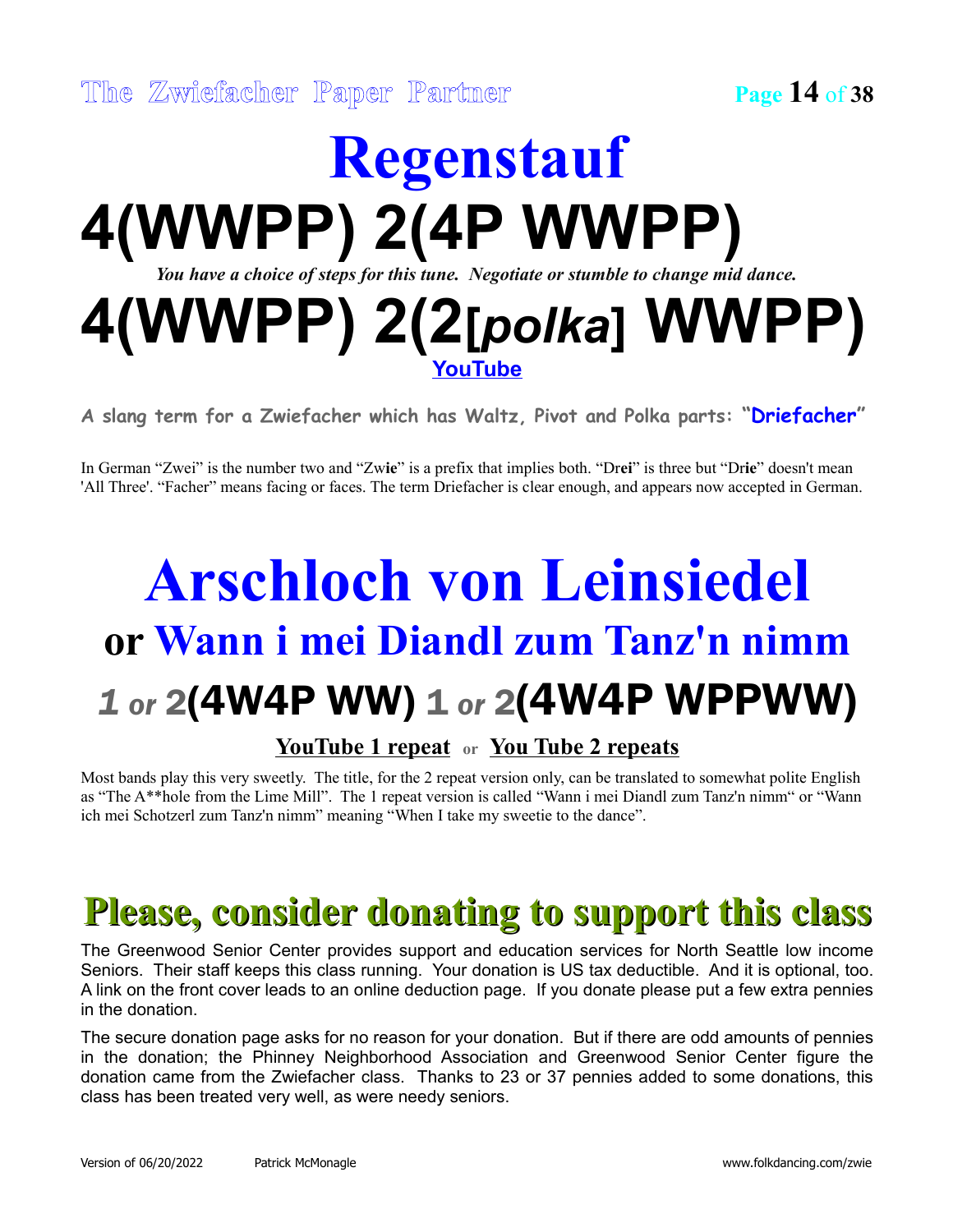# **Heiraten mag i ned** 7(wpp) ww 2(3[wpp] ww)

#### [YouTube](http://www.youtube.com/watch?v=BKd2AsPvEw4)

This tune is quite quick, with good YouTube for folk in an adventurous mood to try at home. The beginning and end of the YouTube do **not** exactly match the above pattern.

The red **2** means, for this recording, 'sort of'. When the band is singing, their song lasts thru repeat 1 of **2** and the band plays the 2nd instrumental repeat. After the song is done, or before it starts, "your results may vary."

This pattern is enough like Deifi du Dürrer (page 5) that most people have little trouble adapting to the oddities in it. To teach it to yourself, dance Deifi du Dürrer a few times first. Play each of the Deifi du Dürrer YouTubes, just to practice hearing different clues the bands might offer.

## **Kupferwurm**

## 4(p3w ppww) 2(ppw ppww)

Feels like sailing ship music to this landlubber, gentle waves. Maybe the ship is in port to repair the damage caused by those copper worms.

# **Scherfalln** 2(WPP) 2(W6P) 4PWW

sane speed by Kapelle Josef Menzl: [YouTube](http://www.youtube.com/watch?v=2NleR9dn5Qw) blazing fast by Niederbayerischer Musikantenstammtisch: [YouTube](http://www.youtube.com/watch?v=d-b27X2d5co)



### 2(3W PPW) either 1 or 2(4W 2[PPWW] 4W)

**[1 YouTube](http://www.youtube.com/watch?v=jcpwiW25_5s)** or **[2 YouTube](http://www.youtube.com/watch?v=8o18RY-7IVA)** or **[2 YouTube](http://www.youtube.com/watch?v=HGWibZqRvPA)**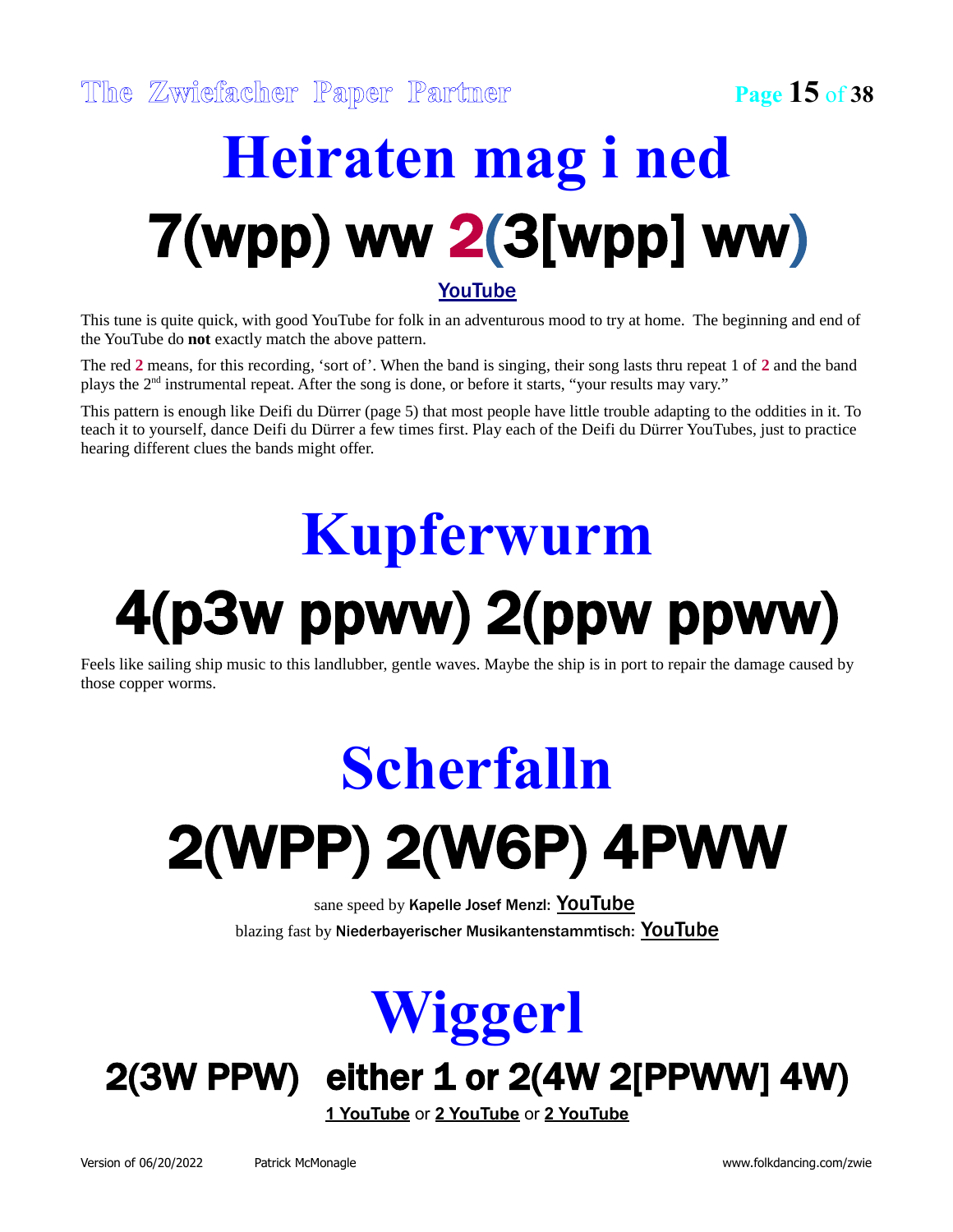#### **The Zwiefacher Paper Partner Page 16** of **38**



### **Weiß-Blau**

white-blue, the Bavarian Coat of Arms

[YouTube](http://www.youtube.com/watch?v=cj8OL97fdaM) or [YouTube](https://youtu.be/UaorCv2LhNI?t=1863)

P *polka* PP *polka*

- or sing: - Pivot polka step 'n Pivot Pivot polka step 'n

*This is the tune that made English speakers eventually rue the day we translated the German "D" for "Dreher" into the English "P" for "Pivot", leaving us no handy letter for "Polka".*

For some reason this dance gets easier if you sing along. Bavarian dialect words are on the web, but I don't pronounce them well enough to keep the rhythm. So I wrote my own:

"I have the time  $\bullet \bullet$  but I don't have the beer  $\bullet \bullet$ "

or the opposite problem

"I have the beer  $\bullet \bullet$  but I don't have the time  $\bullet \bullet$ "

Diana took a different approach to singing along with a known beer jungle to the tune. It fits, when sung in Polish: "Niema Schiltza, niema niema piwa"

### **Zwei Kapellen 4(4pww) 4(ww4p) 4( 3[wpp] ww) [YouTube](http://www.youtube.com/watch?v=FGJHVS7075s)**

On the YouTube, every **4** will become a **2**. They all change together.

This recording is on more than one anonymous 45 with no copyright or band identification. European sources suspected the tune was an American composition and publication. It is from a 1976 Odeon LP by Toni Sulzböck und seine Musikanter which was found on a web search only when a used LP was offered for sale in a European record store.

While this tune looks like it has similar complexity to Zipfi-Michi, most people find this much easier to dance.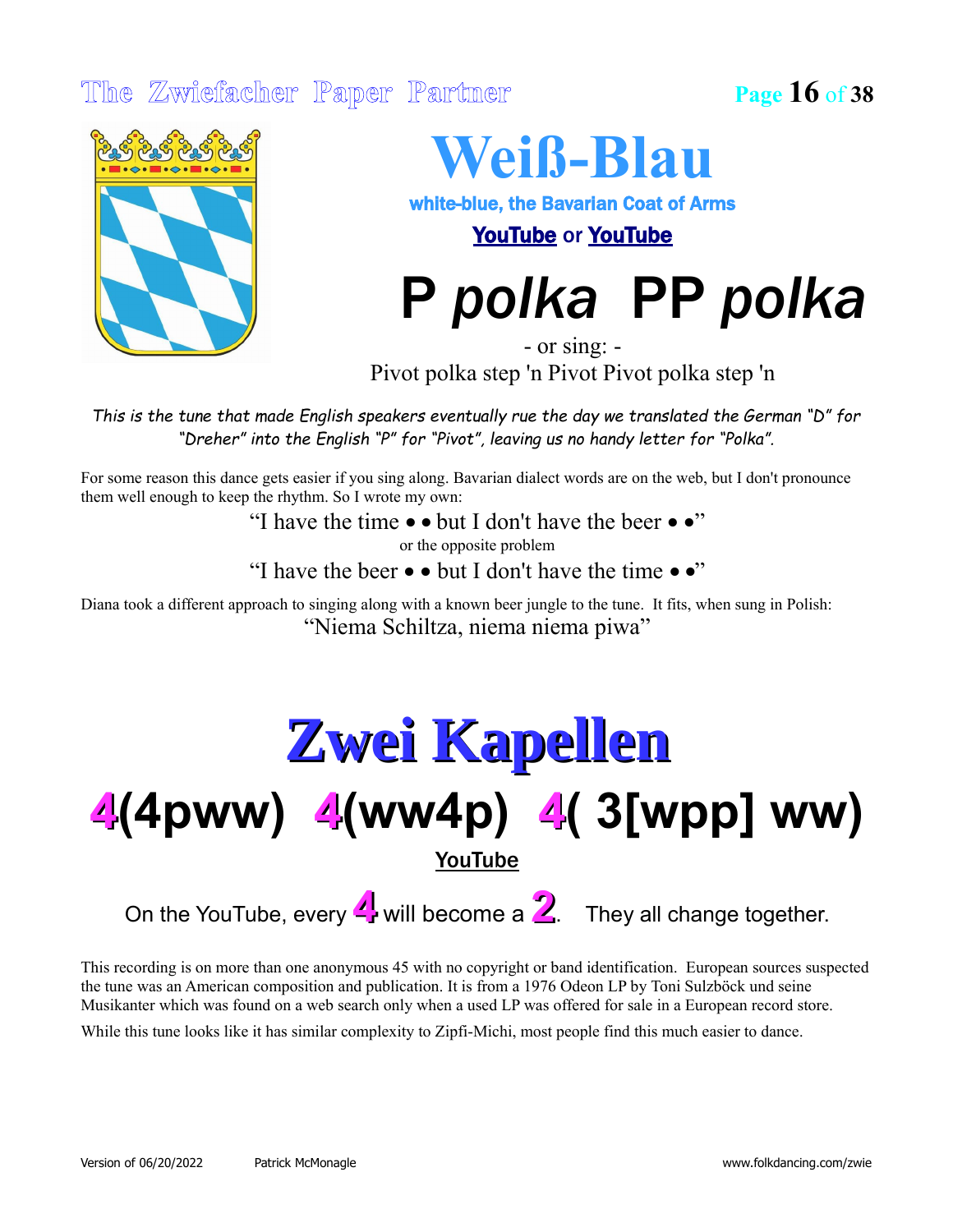## **Schneider** 2(PPW PPWW) 2(PPWP PPWW)

YouTube links to the vocal recordings in two Germanic dialects; **[Bavarian](http://www.youtube.com/watch?v=HZ1U6UFKKW8)** and **[Yiddish](http://www.youtube.com/watch?v=arS8uZVOVnw)**

Schneider is considered apex of the Zwiefacher by many international dancers. That tricky red P hops in and out of the tune. But a secret; don't try to race around the room like the dancers in the blue curtained gym room on the Bavarian YouTube. They are not doing it wrong, neither are almost all Americans. It is OK to move down the floor like that, but much easier and more common in Europe to dance in place. More gentle too.

Most people in the Alps dance the Zwiefacher "sort of" in place with a constant rotation speed. If a virus confines you to home, your kitchen will fit almost any Zwiefacher, only if you dance in place. Dance almost facing your partner. Both of you move forward a bit with every step. Since you hold each other, you rotate, as fast as you want.

The direction you turn and which foot you start with is negotiable. Partners do need to start on opposite feet.

If you are not hanging on and could overcome all obstacles; you'd brush shoulders, then head off in a straight line and meet again somewhere in the South China Sea, in a few years. After walking on oceans and over mountains, of course.

### **Finkerl** 4(wppww) 2(wpp) 4w 2(wppww) **[YouTube](http://www.youtube.com/watch?v=406bk7VLnKg)**

Eine Finkerl is a little finch, in English, though not the same finch species that live in America.

### **Haferl am Herd** 2(ppwp ppww) 2(4w ppww) **[YouTube](http://www.youtube.com/watch?v=-6vT6yHLAEQ)**

The "A" part of this tune is tricky. Maybe the pattern should be written like this: **2(PPW 3PWW) 2(4W PPWW)**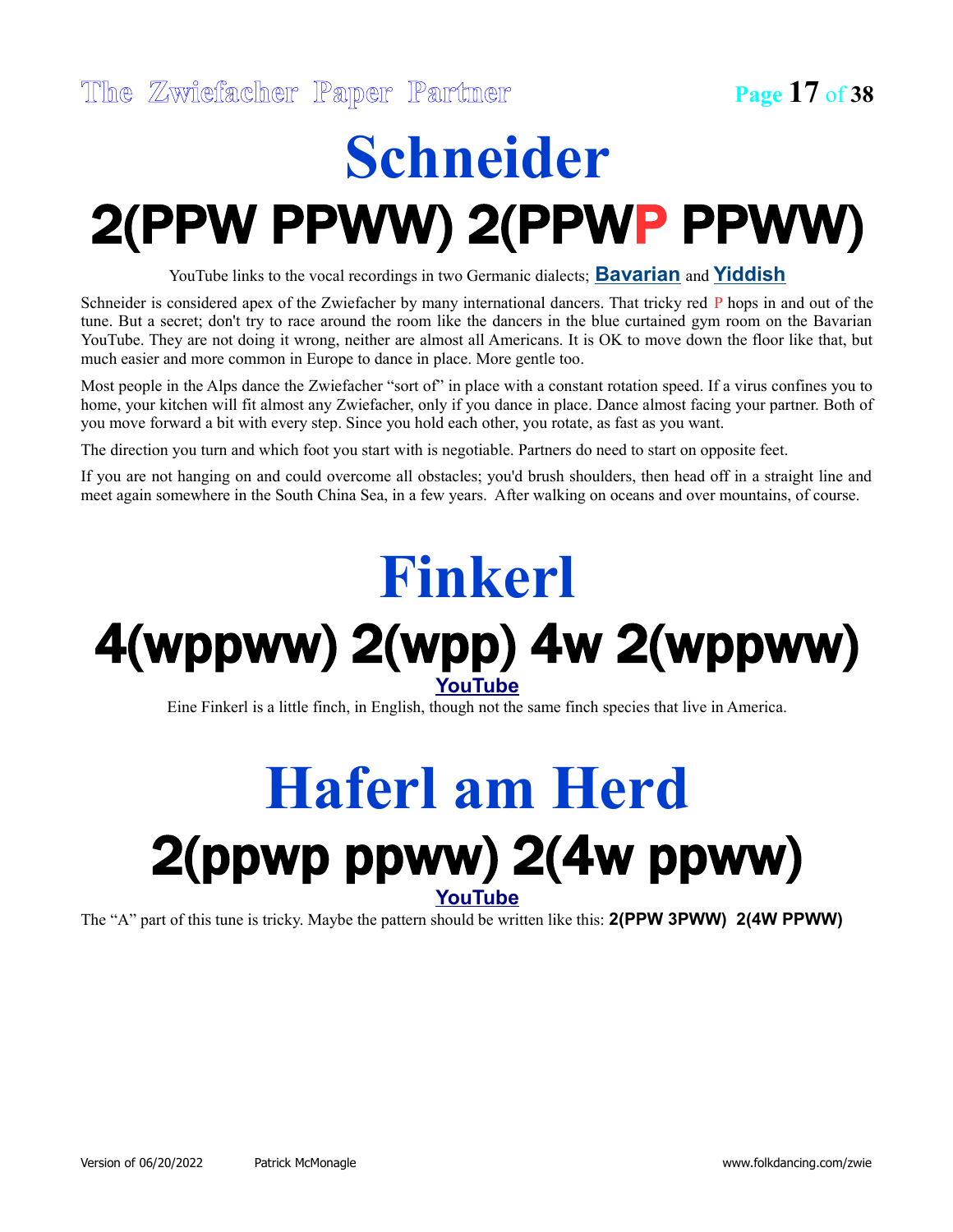

### **Mauskatz 2( 2{WPP} PPWW) 2( 3{WPP} WW)** (Mouse Cat)

**again available** [YouTube](http://www.youtube.com/watch?v=krnKvkVg0I0) played by "Die Obermüller Musikanten"

I heard a legend behind this tune, of the German castles nicknamed Maus and Katz. Castle Katz was about three times the size of Maus. They were close together in a small economic region. Many rulers of Katz saw economic advantages to consolidate the territories and made war on the little Maus, many times. Maus always won.

That is the way Pat remembers the story. Wikipedia lists events far more complicated.

**Another pattern with the same title**

## **Mauskatz 2( 3[W4P] WW) 4WPP 3W3P**

Shortened and reduced fidelity **[YouTube](https://www.youtube.com/watch?v=VA1J_tOyY38)** 

This version is played by "Dellnhauser Musikanten**"**. The unedited CD recording is twice as long and twice as delightful. And any CD by the Dellnhauser Musikanten is great.

## **Wildsau 4(6pwwp) 8t 2(3[pw]pp 4t)**

Those "**t**"s are polkas / **t**wo-steps

#### This tune is on **[www.schwaben-kultur.de](https://shop.schwaben-kultur.de/produkt-kategorie/traditionelle_musik_alben_zum_download/)** on the 2003 CD

Every 3 years Schwabia holds a bagpipe festival. The plan from long ago luckily skipped the Covid years 2020 and 2021. The CDs are international collections and include bagpipes, often from unexpected cultures. Pat has not purchased off this site, the tune was a free download for a while. A search on "Schwaben Sackpfeifen" will bring up YouTube samples, in wide variety.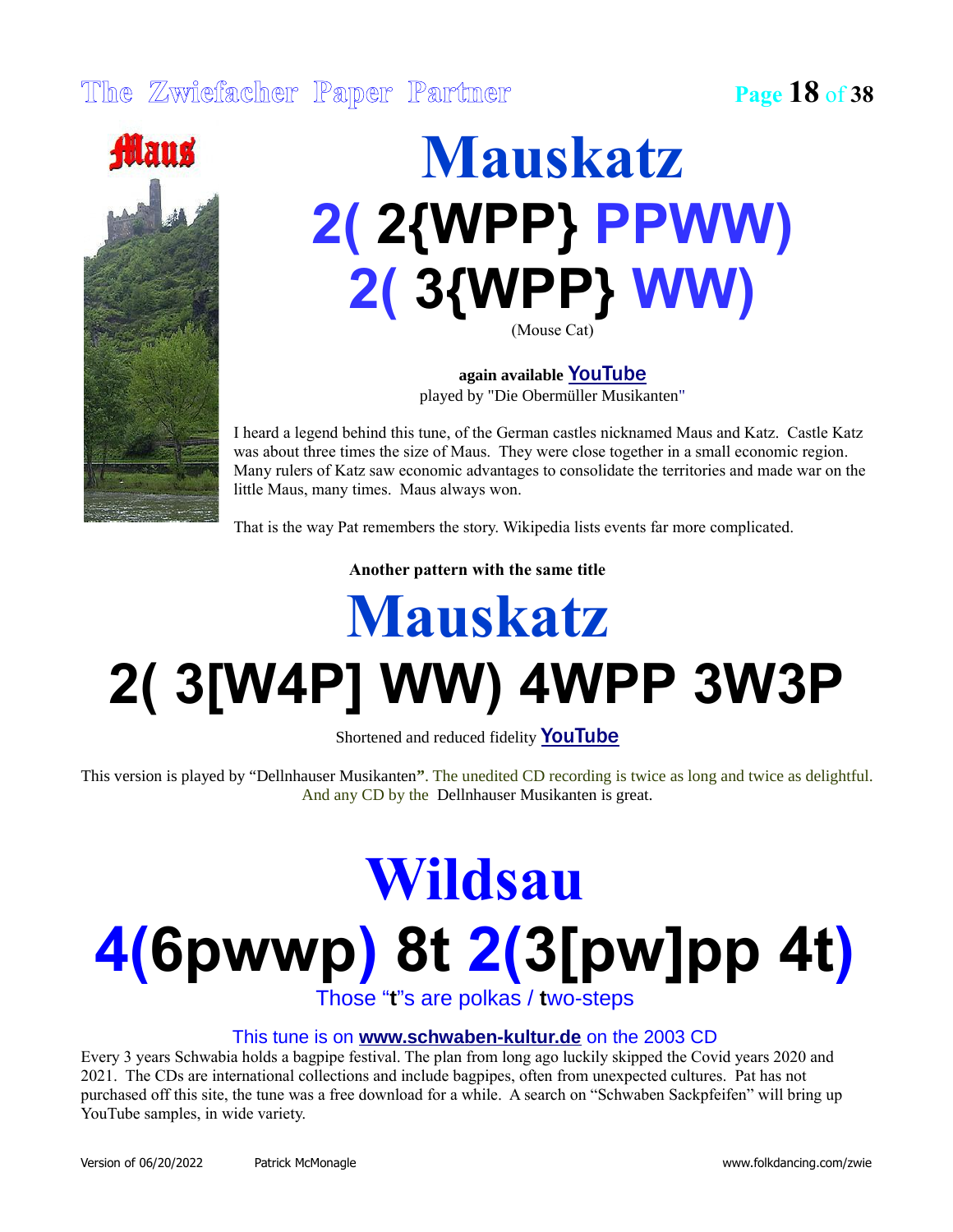### **Glöckerl Schweinauer** 4(3pww) 2(6w 3pww) [YouTube](http://www.youtube.com/watch?v=Wt_x5a010Ao)

After careful analysis, it appears the most common pattern for printed scores, is **4(pp3w) 2(6w pp3w).** It is available for free on the web, arranged for small to giant brass orchestras.

A **4(pp3w) 1(6w pp3w)** pattern is on **[YouTube](http://www.youtube.com/watch?v=-FUfGk5GL0o)** by *Hahn im Korb*, with some irregularity in their pattern.

#### **This is a perfect page to illustrate, ease, or increase Confusion in Zwiefacher names. Confusion is a tradition that lives and evolves right now.**

The word Zwiefacher itself has a list of names, coming from different dialects, languages, principalities, eras and nations. Names rarely used still remain published online. You may find these:

Zwiefacher, Schweinauer, Heuberger, Grad und Ungrad, Oberländer, Hippentänze, Übernfuaß, Oberab, Bairischer (that spelling only), Mateník (Czech), Bavorák (Czech), Deuzétrois (French)

"Confusion" is a living tradition. The Czech "Mateník" can even be translated into English as "confusion".

The name Gickerl is a dialect form of "little goose" or "chicken". "Cackle", that noise fowl make, is an English word of related meanings. Below is a list of goose/chicken words in titles from my Zwiefacher database. All name some Zwiefacher tune, with varying step patterns.

Gickerl, Glöckerl, Gans, Gäns, Göger, Göga, Gockl, Göckele, Göckale, Giggerl, Gänshüata, Ganserer, Kickerl

There are many different unique step patterns to go with these names. They fit into 5 families I know of. Most of the tunes use at least two names. Especially with this family of dance names, only trust the step pattern on these pages with the suggested YouTube recording! For all others:

#### Dance with the music, not a memorized pattern!

At least with a YouTube you get to try multiple times. In the 6W versions, like this page's, the last two waltzes can be especially tricky, sometimes becoming a goose cry with silent 2 & 3 beats in the 5th or 6th waltz.

Zwiefachers with "Acorn" names, (Eichelbauer. Oichlbauer & Oichel Ober are a few samples), are another group which has attracted a wide variety of tunes and patterns in different Germanic dialects.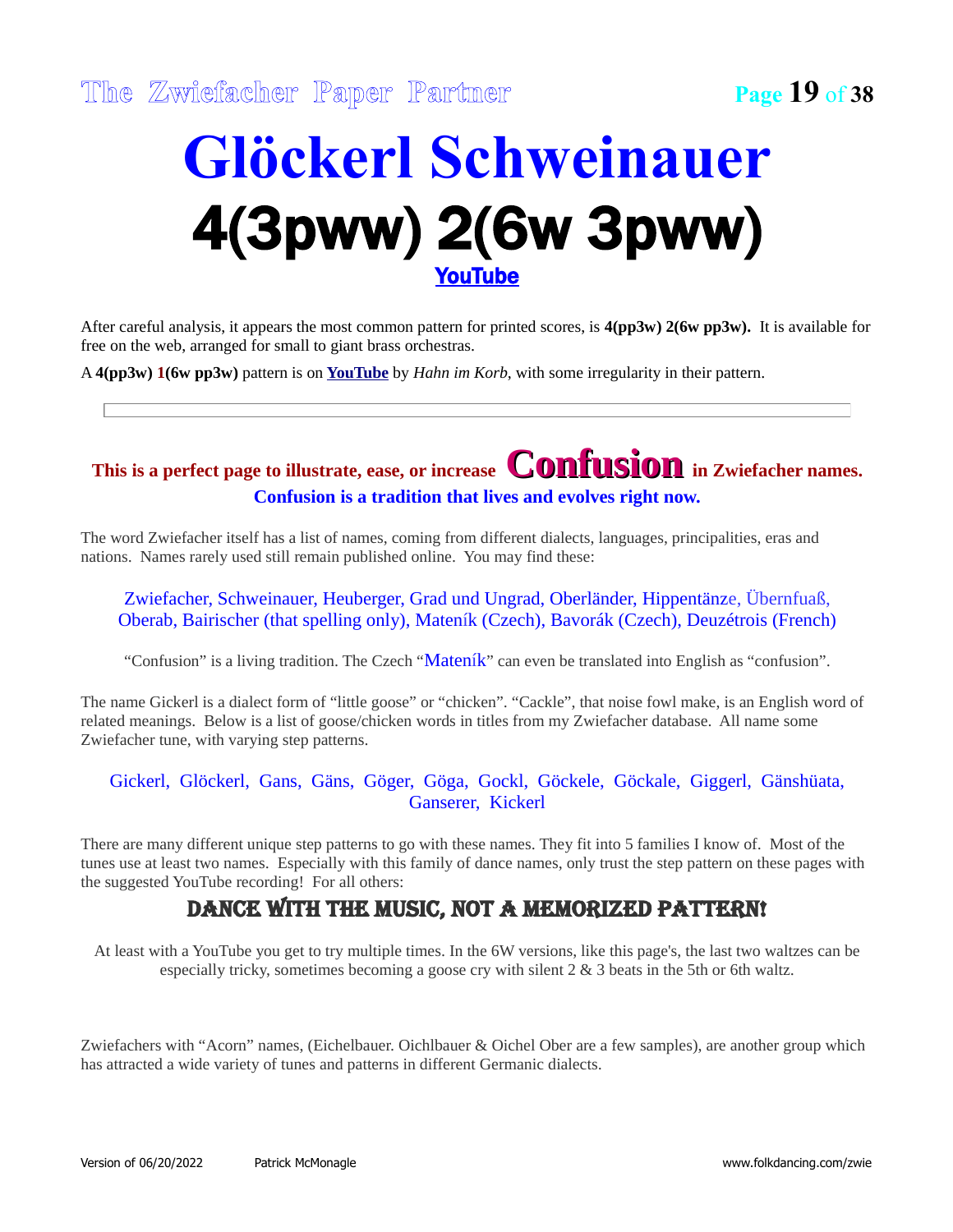## **Gäns fressens Gras gern** 2( 2[WPP] 4PWW) 2(3[WPP] WW)

[YouTube](http://www.youtube.com/watch?v=nLd1Noxyneo) of multiple bands playing together

"Gäns" means Goose. See warning about any Zwiefacher with "goose" in the title on page 19. This goose tune could also change the **W** to a **P** in either above repeats, like the NEFFA recording on page 36 does on the first repeat.

## 2( 2[WPP] PPWW) 2(3[WPP] WW)

[YouTube](http://www.youtube.com/watch?v=KEuzU3KHeio) of solo accordion

This variation is just as common. The titles mean "Geese eat grass gladly." Geese are welcomed by American cotton farmers. Geese eat the weeds and don't like the taste of cotton plants at all.

## **Gickerl** 4(PP3W) 2(4W PP3W) **Gickerl wannst net krahst** 4(PP3W) 2(6W PP3W)

"Gickerl" means Little Goose or sometimes Chicken. These similar tunes might morph into each other.

## **Göckale kräh vo Ichahausa** 2(WWPP) 3(WPP) 4W

Little Goose or chicken in the dialect of Schwabia. Here's a  $\frac{\text{Link}}{\text{to a German page}}$  $\frac{\text{Link}}{\text{to a German page}}$  $\frac{\text{Link}}{\text{to a German page}}$  with the music near the bottom. The first sentence lists dialect terms meaning "Zwiefacher". Run the first paragraph thru Google translate.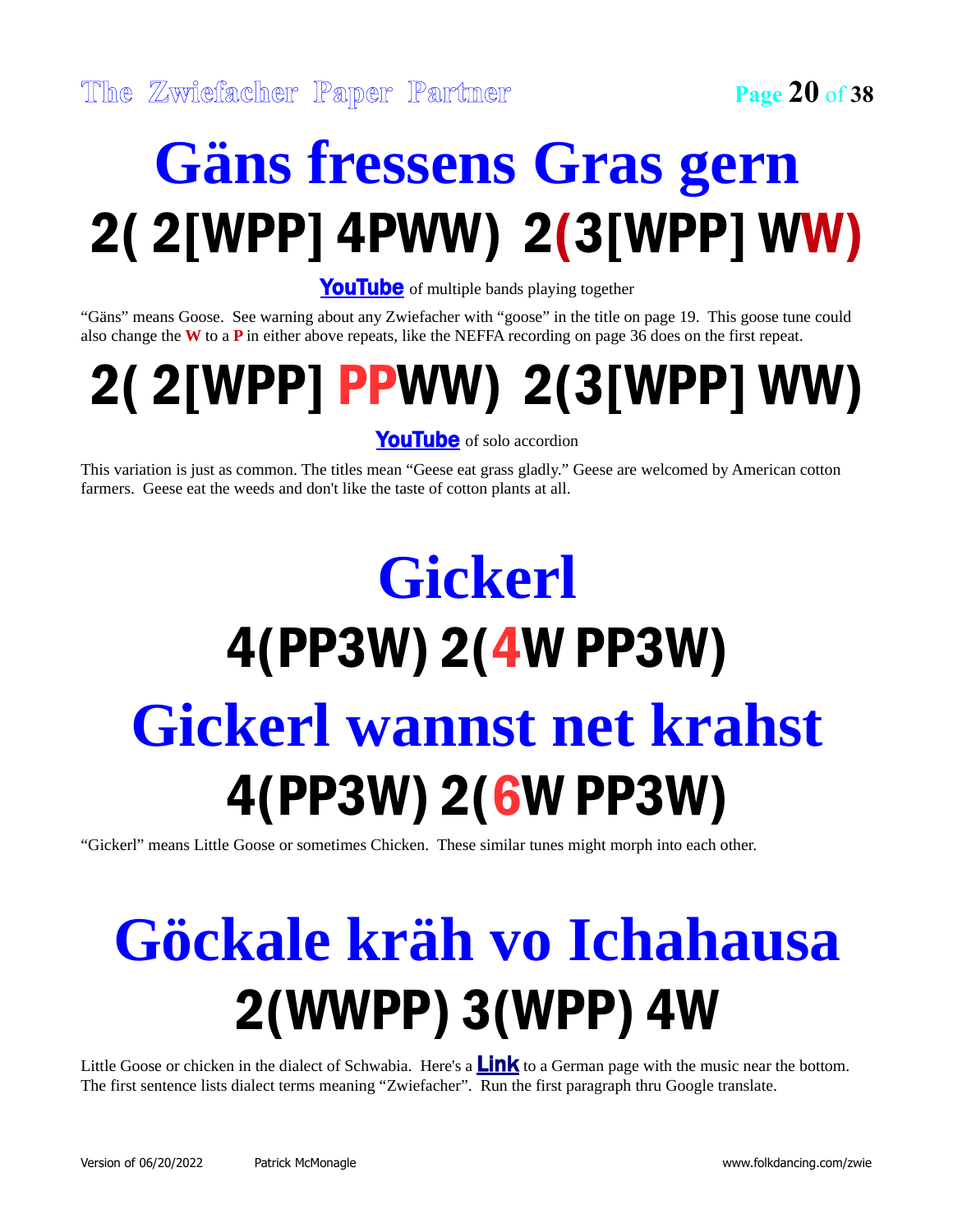### **Annamierl** 2(ppww 2[4pww]) 8(ppw) 2( 3[wpp] ww) **[YouTube](http://www.youtube.com/watch?v=h_dY8T9mEUs) repeats only 1.6 times**

This Zwiefacher pattern is long and complex looking. But the band is plays very clearly at a relaxed speed. The most difficult part of putting this pattern on paper was remembering the pattern long enough to write it down. I was enjoying the dance enough that I'd forget to write. Consider this a "just do it" challenge,

### **Gras Ober 2** *or* **Schell(e)n Neuner 2 [YouTube](http://www.youtube.com/watch?v=KzgcXmC4Hv4)** 8w 4(wwp) 4(ww3p)

Schelln Neuner names at least 3 families of Zwiefache. It includes different tunes with similar names and identical tunes with different names. This tune varies sometimes with 2 repeats, instead of either or both of those green 4s, above.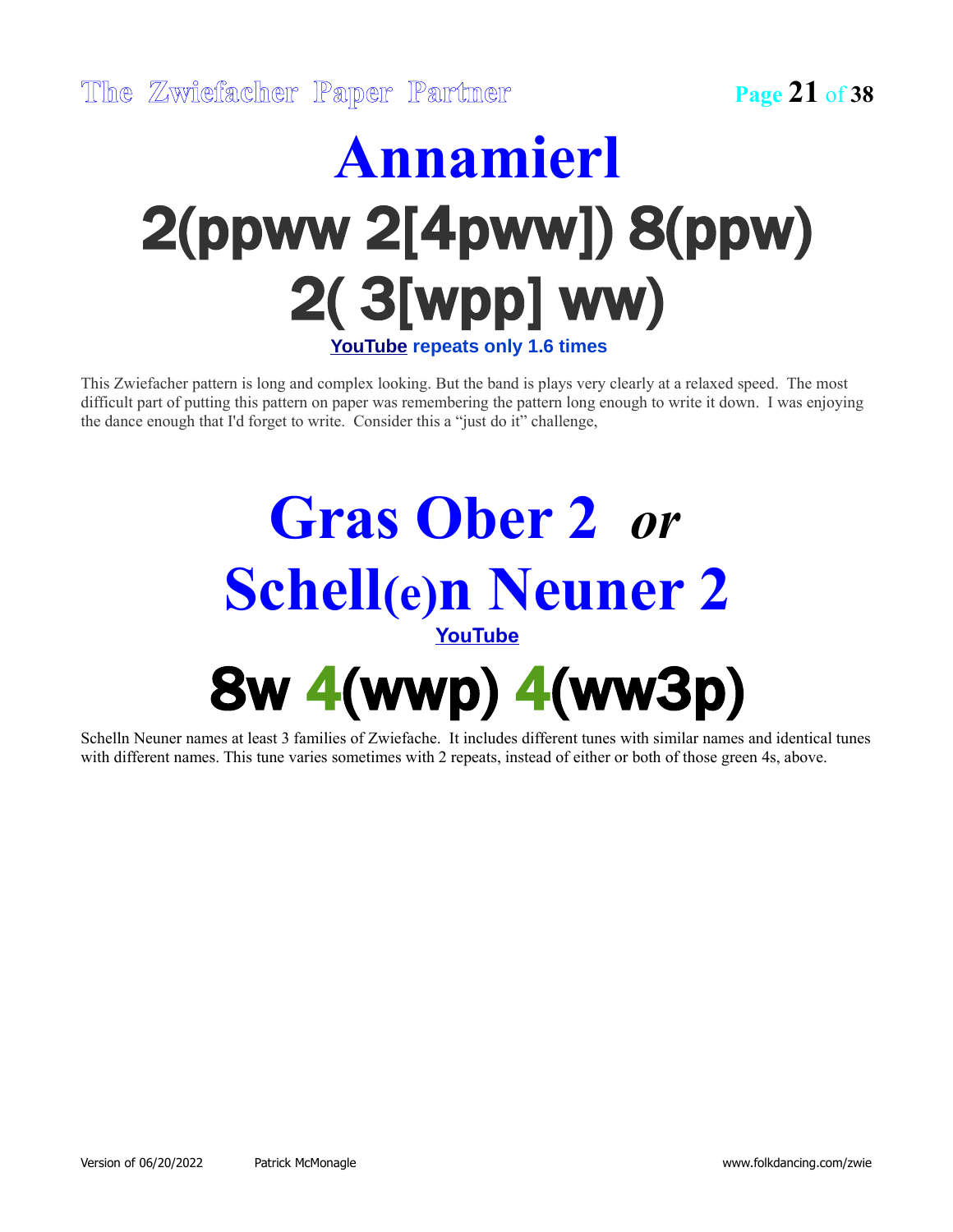### **Bayerischer Bauer** 2(WWPP) 4W 2(PPW) W

#### [YouTube](http://www.youtube.com/watch?v=BoYBkaRSzLw) and [YouTube](http://www.youtube.com/watch?v=sIJZvCKRp-M) and [YouTube](https://youtu.be/Jy2TelRAsZI?t=1486)

This title means "Bavarian Farmer". Both the tune and the name are popular. You can probably find many YouTubes with this name, but some will have a different tune and/or pattern. Also "Bayerischer Bauer" is commonly spelled "Bayrischer Bauer" or "Boarischer Bauer." The name "Heuboden" is used. A song with many variants goes with this tune, the first word might be published as a name that starts "Maderl", "Aber", "Deandl" or "Dirndl". A popular Zwiefacher gets many relatives!

The [Boarischer Bauer](https://www.stammtischmusik.at/noten/boarischerbauer.htm) score is on my favorite Zwiefacher web site. It is this version, but named in a different dialect. The music score is followed by song words, in a dialect unknown to me. You can also find links to similar Zwiefacher names at the bottom of that webpage. But on this site "Bayrischer Bauer Zwiefacher" and " Boarischer Bauer II Zwiefacher" are different tunes with different step patterns. On this web site you can easily figure out how different. A single click on the music score will whistle or download the computer generated tune. (Your web browser or anti-virus decides which.)

## **Zipfi-Michi or Sommermichl 4(4pww) 4w 2(4pww) 2(3[wpp] ww)**

[YouTube](http://www.youtube.com/watch?v=xttAB2NPvqY) or [YouTube](https://www.youtube.com/watch?v=vd7qJW4LBdk) or [YouTube](http://www.youtube.com/watch?v=OSeqAa4RYbI)

This **4** is sometimes **2**. *common variables* This **2** is sometimes **1** or **Zero**.

The titles mean something like "A Summer Boyfriend", attractive and fun but not the sort you'd want to trust very much, or for very long. The use of colors above may clarify most variations most of the time, but don't trust them for more than a season either. Some recordings do not have the orange bracketed part at all, but use either of the same names. One sheet music score doubles the whole middle part. And the spellings often differ. The last characters in either name are often "i", "l", "il" or "el". That is no problem in spoken dialects but is trouble in web searches.

I've been befuddled by versions a few times. Want to be fuddled? Try [This One](http://www.youtube.com/watch?v=gnUeh2TvYFs).

## **Kelischek** 2(ww4p wwppw) 2(ww3p wwppw)

#### [YouTube](http://www.youtube.com/watch?v=xttAB2NPvqY)

The name & pattern would make a fine Bohemian Zwiefacher. But, as the YouTube says; it is an American composition by Larry Unger. He mentioned that he has composed about 20 Zwiefacher tunes, while he was giving me permission to stretch the music enough to use it in this class.

A fantasy production of 20 Larry Unger Zwiefacher tunes on a single CD? Profitable? Sorry, probably not..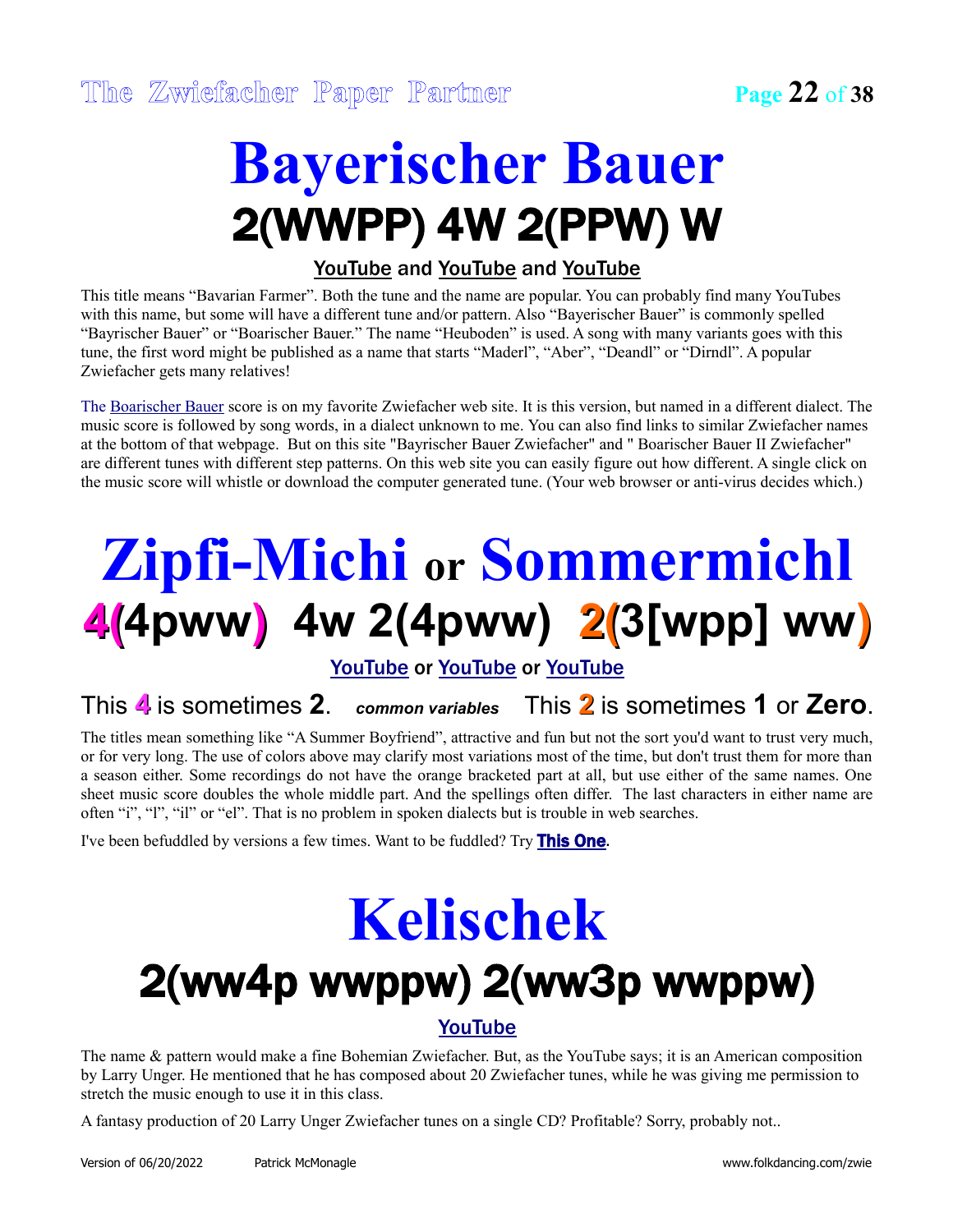## **44 Hühne und 1 Hahn**

**[YouTube](http://www.youtube.com/watch?v=n9DA_gJRHYY)** *Zwiefacher or Driefacher*

1(PPWW PP3W) 1(4T PP3W)

*The "1"s are unnecessary for this YouTube, but other recordings have a "2" in either or both places* Translated: 44 Chickens and 1 Rooster. The 4T is 4 American polka steps, or 8P, by you & your partner's choice.

## **He Brouda He [YouTube](https://www.youtube.com/watch?v=h8dHddjZ9Z8)** 2(WPP) W6P W10P WW

## **Sechs Löffel & Sechs Löffi** [YouTube](http://www.youtube.com/watch?v=2OR9SWcvMeo) Either name might be either **6PWW** or **PPWP**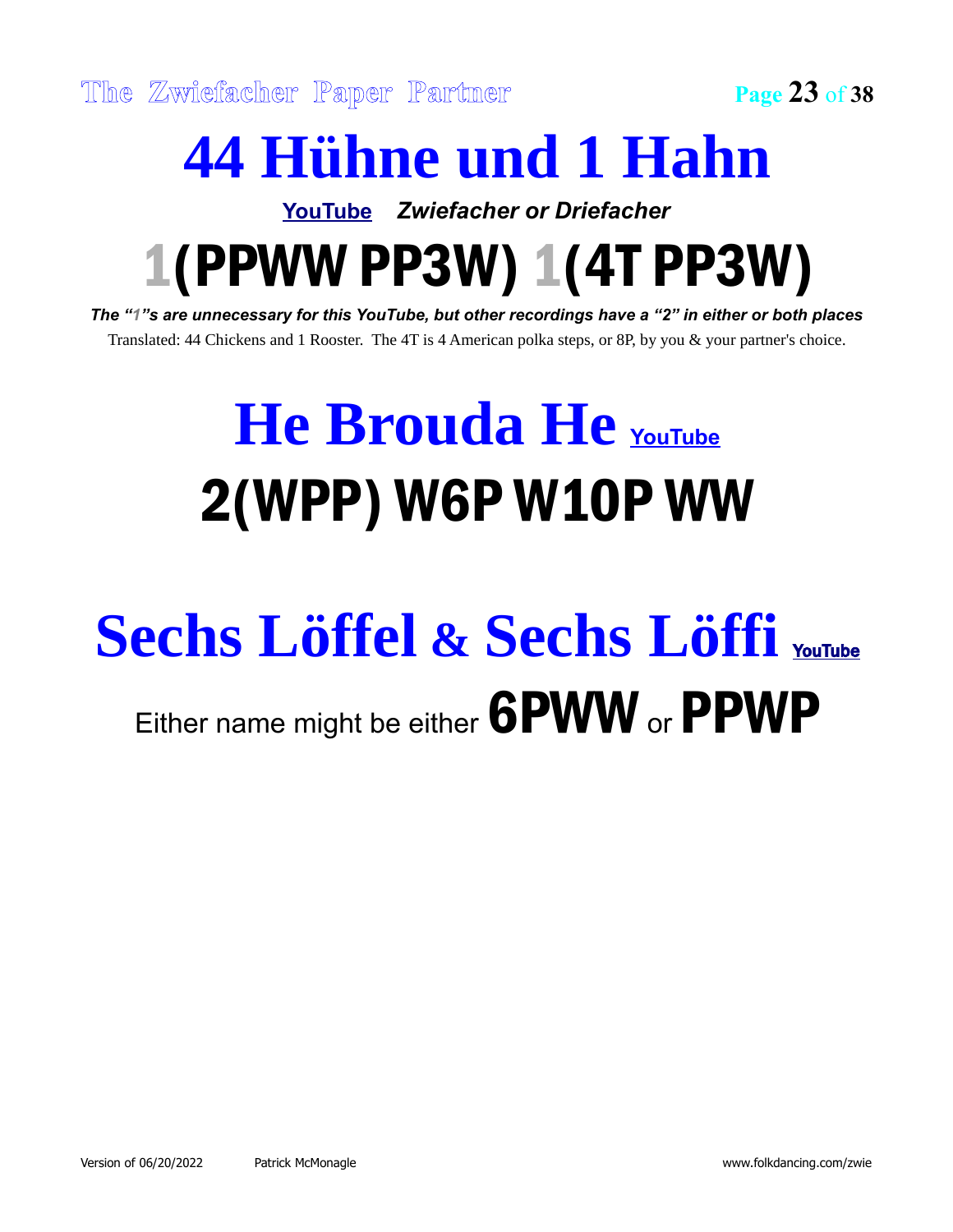## **Oider Hopfavogel** or

#### **Herzogauer or Alter Hopfanvogel or Halberflatterer**

[YouTube](https://youtu.be/UaorCv2LhNI?t=4402) or an interrupted [YouTube](http://www.youtube.com/watch?v=w_m4e2qjADw) or YouTube or at 1:13:22 of this long YouTube

### 2(WW4P) 2(WWPP) **then this is almost repeated, but shortened:** 2(WW4P) WWPP WW 2( 3[WPP] WW)

The music matches the steps so well that you may never notice any name, or step, differences.

### **Haglmo von Reinar Artmann 2(WW PPW 4W) 2(WW [2P,4P,4P]4W) [YouTube](http://www.youtube.com/watch?v=iM4DX8Bu5MA)**

Reinar Artmann's Zwiefacher has  $2 \text{ red}$  pivots the 1st time, replaced by  $4 \text{ pivots}$  the  $2^{\text{nd}} \& 3^{\text{rd}}$  time. This tune has enough clues in it to make the variation easy to dance. But, I had to play it almost a dozen times to understand those clues. Haglmo is the brand name of the instrument.

### **Hopfazupfa** *or* **Schmaizlerschnupfa [YouTube](http://www.youtube.com/watch?v=dsN2uRh3nms) or [YouTube](http://www.youtube.com/watch?v=7nODhgkn7ow)** 2( 2[PPWW] P4W) 4(3PWW)

I believe the tune name Hopfazupfa and the song is Schmaizlerschnupfa, which means The Snuff Sniffer.

#### **Recording speed note:**

Recordings will differ in speed. It is common for a band to play Zwiefacher tunes slower for dancers and faster in concert. A concert speed YouTube is easy to slow down, click on the "gear wheel" icon on the lower right of the YouTube screen to see your options.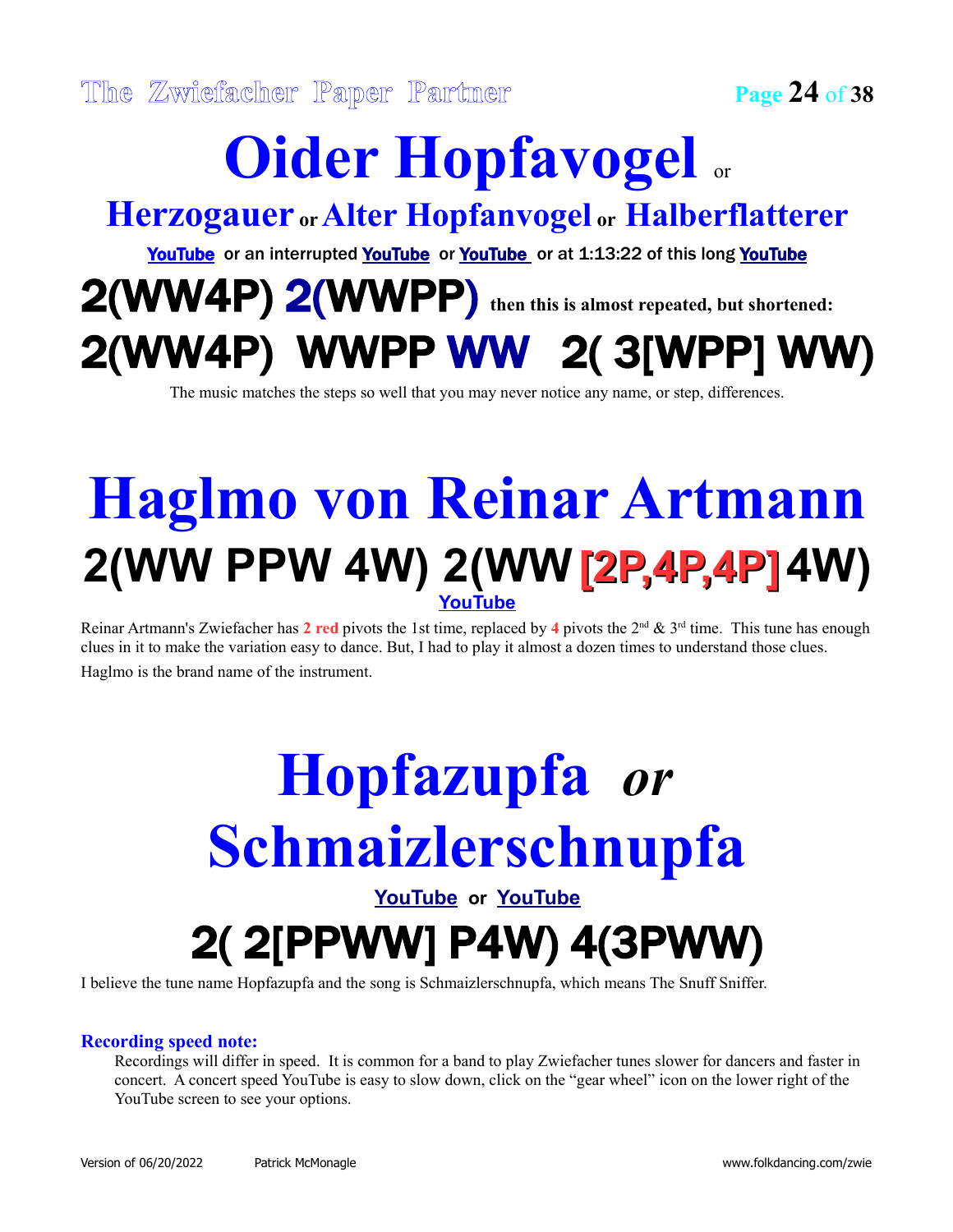### **Suserl**

often: s' Suserl or Zuserl - translation "Little Suzie" "Moosbacher" on one old LP

## 2(ppwpp wppww) 2( 3[ppwpp] wppww)

#### [YouTube](https://www.youtube.com/watch?v=4qH_cGs0cHo) [YouTube](https://www.youtube.com/watch?v=9hLYL8CuI2U) [YouTube](https://www.youtube.com/watch?v=3vD0wTOXF_w)

Some argue an alternate view, below, is clearer. Look at this two ways, either:

- The blue *ppwpp* is an insert that uses a different tune. Or:
- The first line of ppwpp + wppww are a single unit played twice at the beginning and once the end of each repeat.

### *Alternate view of the same pattern: 2(ppwpp wppww) 2( 2[ppwpp] ppwpp wppww)*

This tune seemed to be the most popular 'difficult' Zwiefacher in Munich in Spring of 2019. It was played at every dance I attended. The five Suserl links on this page may be confirmation.

These notes do not **totally** prepare you to dance Suserl. Some bands change numbers of repeats. On this [4th YouTube](http://www.youtube.com/watch?v=lkC4gj0Yze8) the first line is played only once. Another changes the only the '3', leaving out the very last ppwpp in the cue structure on this **[5th YouTube](http://www.youtube.com/watch?v=g6opNV92_bM)**. Both these versions sound a little off balance, but I could get used to them.

It is common to see this dance coded in ways that disguise the ppwpp and wppww basic patterns. This same step pattern does not match the music as well: 2(3[**ppw**]**w**) 2( 2[**ppwpp**] 3[**ppw**]**w**) although it takes a little less visual space. And yes, ignore this paragraph if it makes your head hurt. I ignored it, for a few years decades, actually.

### **Nächst bin I auf Wern obi gfahrn** 2( 4[4pww] 4[wwpp] ) 4(w4pww) 2(w6p w4pww) [YouTube](https://www.youtube.com/watch?v=RkDnLeEbFHQ)

Alfelder Musikanten, the prior generation, plays this tune, easy on the ear, at a relaxed speed on YouTube. The end effect is much easier on the ears and feet than the long strings of characters above are on the eyes. Try it twice privately. Then find some skeptic to impress.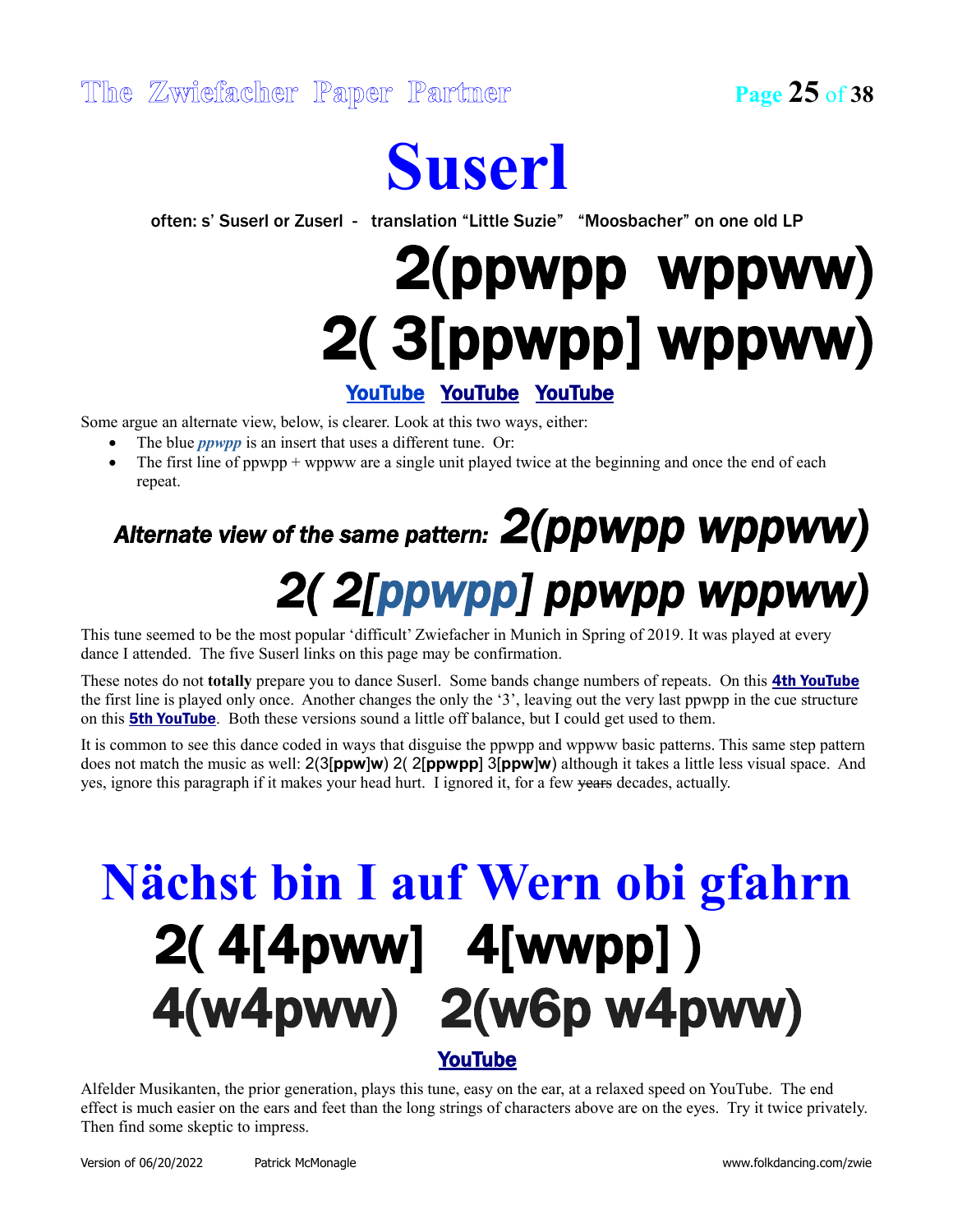

The Zwiefacher is danced in the French province of Alsace, a German speaking area. They often use German names and commonly feature hurdy-gurdies, bagpipes or jazz music styles.

### **Der Liaderle Bauer [YouTube](http://www.youtube.com/watch?v=ohfaeWj4XQg) 4(wwppw) 2(ww ppww) 2(4w ppww)**

The first part of this dance is the tricky part. Another dialect spelling for this dance is **Da liadaliche Bauer.**

#### **Greana Greana Gros [YouTube](http://www.youtube.com/watch?v=wDK0BRCVeqs)**

# **3(PPW) 3(WP) PW**

This might be alphabetized as "Im greana greana Gros".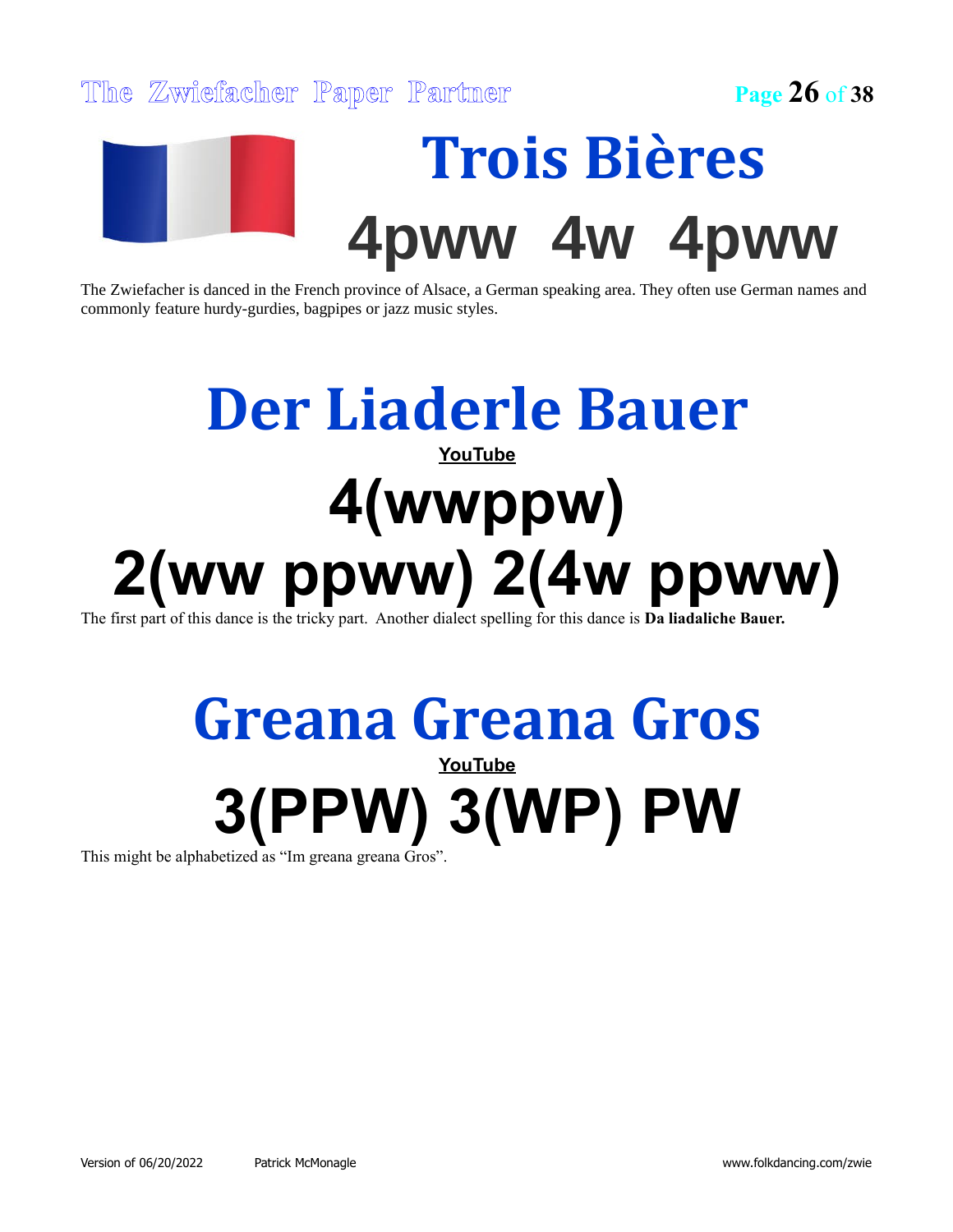#### **Des is a Süaßa, a Zwiefacher, and Illiad Evolution**

Homer's Illiad is mostly written in 5/4 time, quick-slow, Iambic Pentameter. Set the speed of its five beats to Zwiefacher dance speed and you get Pivot Waltz, PW, or maybe a French 5 count valse.

Some is of the Illiad is written 7/8 time or slow-quickquick. A common Macedonian dance of that meter is called, in US international dances, Lesnoto. (It has other names, sometimes varying by village on the Balkan Peninsula.) The dance pattern, but not the rhythm, is the same as the Israeli Hora, moving forward in line, forward again and pause, reverse and pause repeated. The 7/8 part of the Illiad describes a battle; the Greeks advancing, advancing again but halted,

pushed back a bit but recovering. They keep resuming advances and overcoming reversals until the Greeks win the battle and Homer resumes the 5/4 rhythm. When Homer's ancient battle song is set to Zwiefacher dance speed; it is WPP. That is a common Zwiefacher pattern.

I'm too short on evidence and too long on sanity to say the Zwiefacher is the Illiad rechoerographed as a couple dance! But I am sure that irregular rhythms that existed in 700 BC Greece were probably known elsewhere and had plenty of time to be spread by walking musicians or quicker means, like a rowboat.

The Zwiefacher "Des is a Süaßa" has many step variations based on the WPP structure. Here are the published patterns I know of:

4(WPP) - 4(WPP) This is the simplest Des is a Süaßa I know of, found on the web only as a score.

- If you are a Zwiefacher musician and you remove one beat of the seven in any WPP (*Om-pa-pa, Om-pa, Om-pa*), you have a decision to make. If you remove beat 2 or 3, you get *Om-pa Om-pa Ompa* and you hope everyone dances 3 pivots, 3P. If you drop beat 6, you get *Om-pa-pa Om-papa* and they dance 2 waltzes, WW. Dropping other beats begets confused dancers.
- 3(WPP) 3P 2(WPP) 4W This variation makes both types of changes. Repeat #4 of WPP is turned into 3 Pivots while the 7th and 8th repeats are each turned into two Waltzes, totaling 4W.
- 3(WPP) 3P 3(WPP) WW This variation from [YouTube](http://www.youtube.com/watch?v=3tiVbVe-r5Y) turns only repeat #8 into Waltzes, repeat #4 is all Pivot.
- 2(WPP) WW WPP 2(WPP) 4W The WPPs #3, 7 & 8 are all shortened into WWs. Most **[YouTube](http://www.youtube.com/watch?v=HKLRMItk97M)** recordings use this pattern. We will, too.
- **2(WPP) WW WPP 2(WPP) 4W 2(WPP) WW WPP** This  $\frac{Volume}{Value}$  recording is primarily a vocal. An instrumental repeat of the first phrase was added. The singers need a break?

As far as I can tell, any pattern variation could use any of these dialect spellings: "Des is a Süaßa", "Des is a Siaßa", "Des is a siassa", "Des is a Säisser", "Des is a Söisser", "Des is a Siäßer" and "Des is a Schäiner". More names probably exist with proper German "ist eine" instead of "is a", etc. I do not know if the dialect of some name is tightly associated with a specific step pattern, but I doubt any are.

#### *Enough with thoughts of musical evolution! The Zwiefacher Paper Partner resumes, next page.*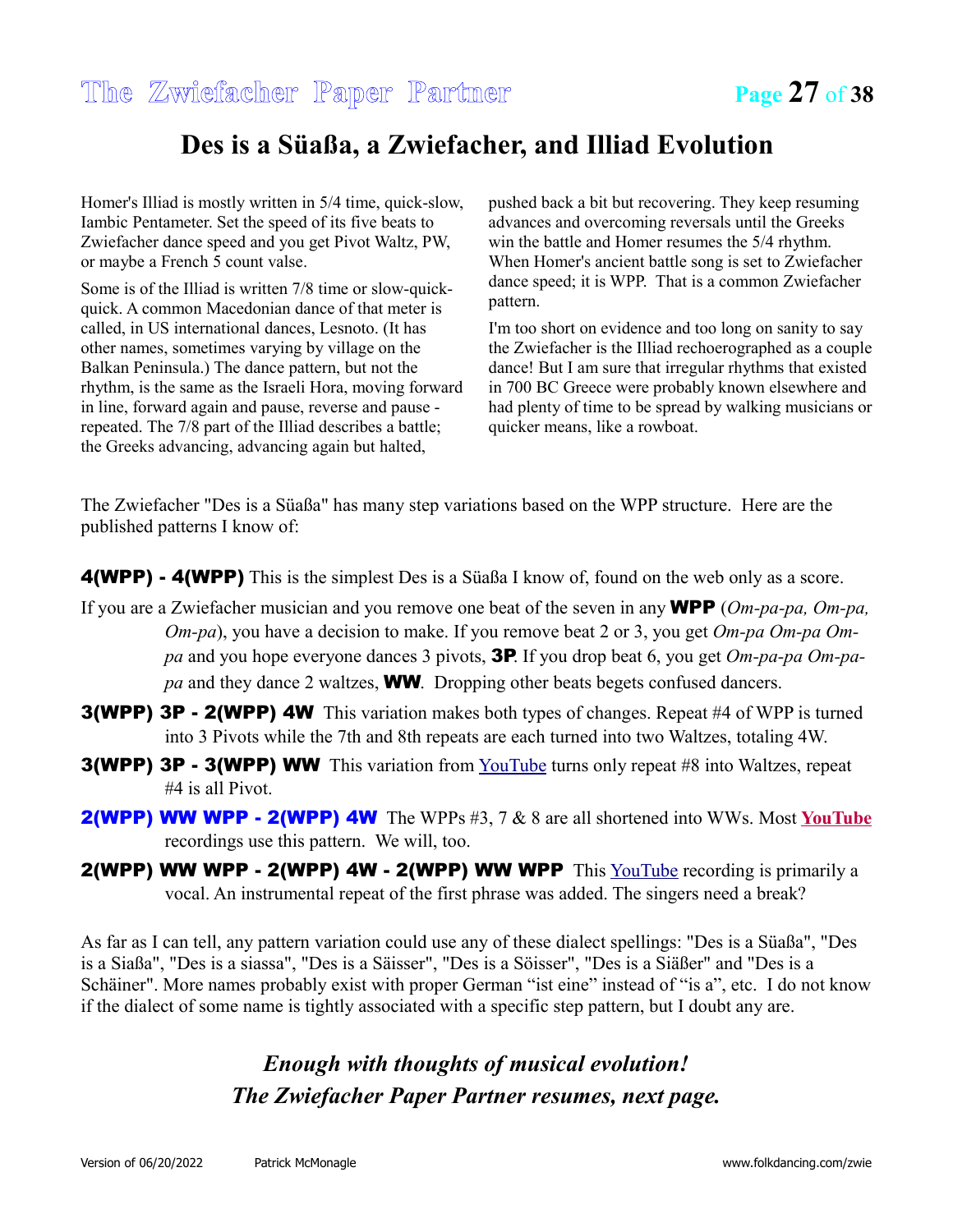### **Des is a Süaßa**

### **[YouTube](http://www.youtube.com/watch?v=HKLRMItk97M)** or **[YouTube](http://www.youtube.com/watch?v=_X4w4k-E83c)** or **[YouTube](http://www.youtube.com/watch?v=hYRmnQXAzNI) 2(WPP) WW WPP 2(WPP) 4W**

Translate the name as "That is a Sweet One" or better, into English slang as "(He or She) is a Keeper".

With any name the pattern can vary as described on the previous page. A band can change a WPP into either a WW or PPP and they do. Often they do it while changing the words of the associated song. In one different YouTube recording the band did it once by accident, I think.

> **Maiglöckerl [YouTube](http://www.youtube.com/watch?v=xA5u7R6SYjU)** or **[YouTube](http://www.youtube.com/watch?v=p3ofFDWAwqI) or [YouTube](https://youtu.be/UaorCv2LhNI?t=1978)**

## **3(4PWW) WPPWW**

If you follow the Des is a Süaßa ideas you can imagine the two halves of this pattern being close cousins:

**PPPP WW =** Om pa Om pa Om pa Om pa Om pa pa Om pa pa

**WPP WW =** Om pa Om pa Om pa Om pa Om pa pa Om pa pa

Just one Om beat has been removed.

The rhythms may be close cousins. The notes the band plays may suggest a completely different story.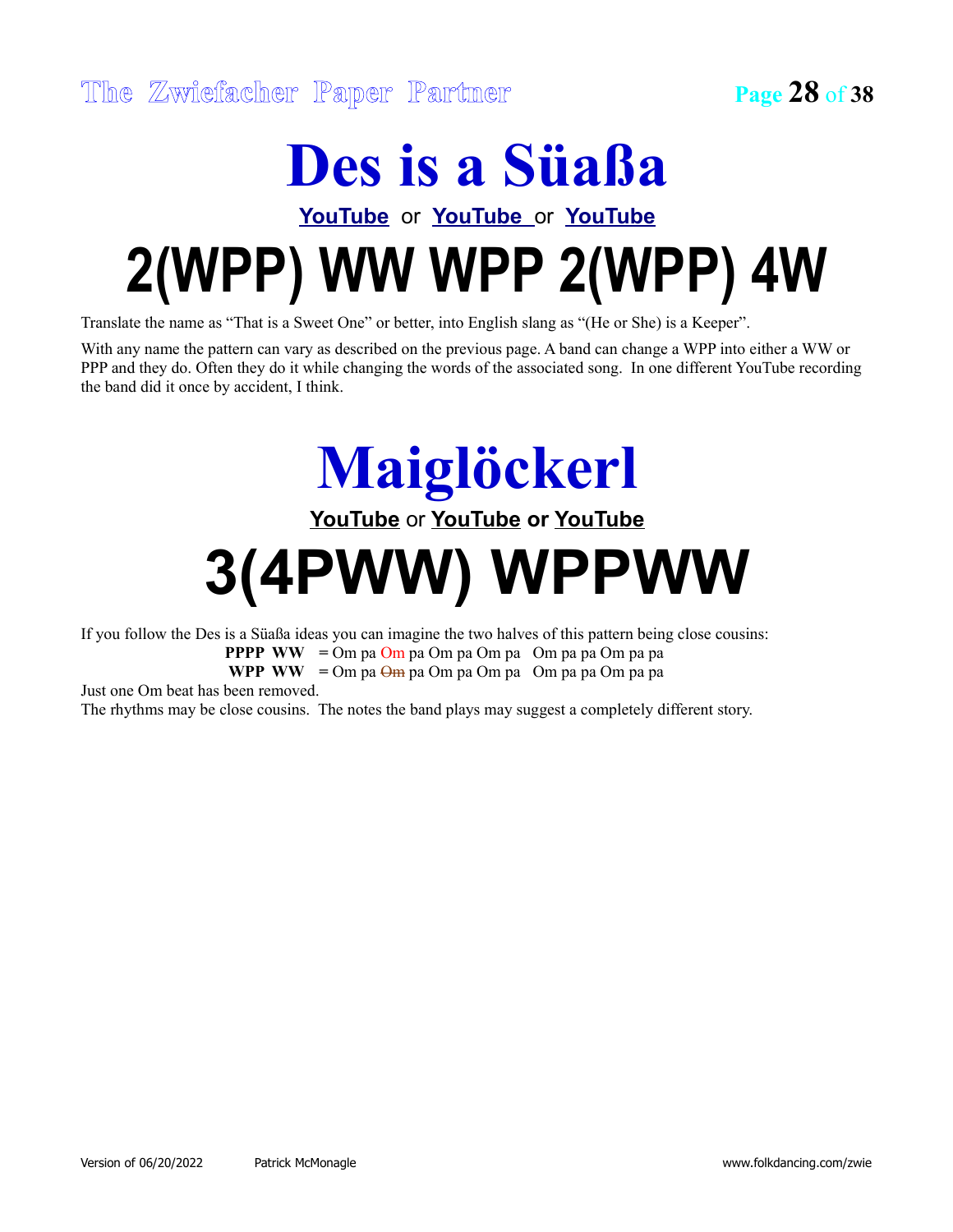### **Neun Häuser** & **Neun Dörfer**

9 houses & 9 villages

Here are many dance patterns with two names. The relationship is confusing! Fortunately most patterns are similar so you probably do not need to know what you are getting yourself into when they strike up the band. The end of a phrase is 3 or 4 waltzes followed by a beginning of 2 more waltzes. With experience; that is enough to restore your balance.



This is the [Otto Ebner](http://www.youtube.com/watch?v=BMHYdd_J3xw) arrangement that introduced it to America. The arrangement has a fair balance in Ws and Ps – 9 of each.

*Or* 3(WW3P) 4W

This is one of many from German CDs available now. With this one the dance starts on a different foot each time thru.

## *Or* 3(WW3P) 4W + an extra WW3P 4W sometimes

This found me on **[YouTube](http://www.youtube.com/watch?v=ySmEYVznqLM)**. Try it out if your life lacks perversity.

## **Deandl i sag das drei viermål or Hinter mein Vader sein Stadl [YouTube](https://www.youtube.com/watch?v=d8ZYjy7I86A)** 3(WWPP) 4W

Both have one less Pivot than Neun Häuser, above. Dialect spelling variations are common. Like the versions above, many bands play 3W instead of 4W. (The YouTube can be slowed down. Click on the lower right gear wheel.)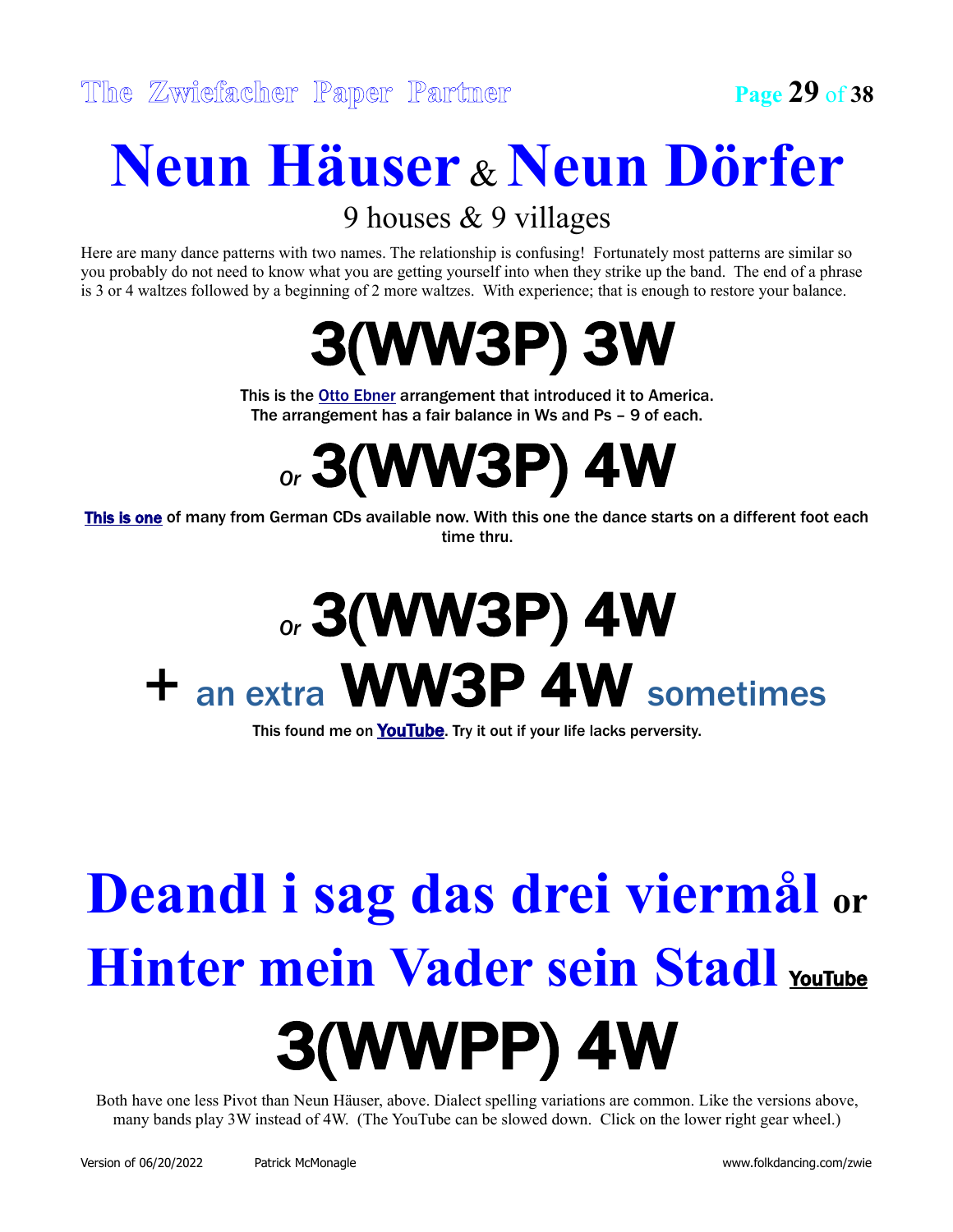### **D' Bäurin hat d'Katz verlorn**

[YouTube](http://www.youtube.com/watch?v=vmxl1sRYaG0) [YouTube](http://www.youtube.com/watch?v=4d-HpPkwfsY) that replaces 2 with 4

## **2(w4pww) 2(wppww w4pww)**

With a title meaning something like "The Girl's Cat is Lost"; there is lots of video space for presentation of cute kids and cats. Thus the cute YouTubes below. One might tempt one of your 47 best friends into trying the class.

<u>YouTube</u> or <u>YouTube</u> or this third <u>YouTube</u> which replaces the 2 with the mix  $(1, 1, 2, 1, 1 \& 2)$ 

The three **Cute Cat YouTubes** are class marketing material. They offer the tune in non-dance styles; one isn't even played as a Zwiefacher. But there are lots of cute cats, cute singers, talented kids, both singers and musicians. There is even a cute future musician, when his arms are long enough to reach the keys, or maybe dancer, when he can stand up.

### **Wirtshaustür**

#### [YouTube](http://www.youtube.com/watch?v=GeSHmxMPUhY)

## **4(4w wpww) 8(ppww)**

## **Wirtshaustürl**

[YouTube](http://www.youtube.com/watch?v=yOkAEFYOA_A) [YouTube](http://www.youtube.com/watch?v=MR9qEDd8Pew)

## **2( 3[wpp] ww) 2(4w wppww)**

Two similar names, both meaning "tavern door", which use completely different tunes.

#### **Please, consider donating to support this class**

The Greenwood Senior Center provides support and education services for North Seattle low income Seniors. Their technical staff keeps this class running. Your donation is US tax deductible. It is also optional. A link on the front cover leads to an online deduction page.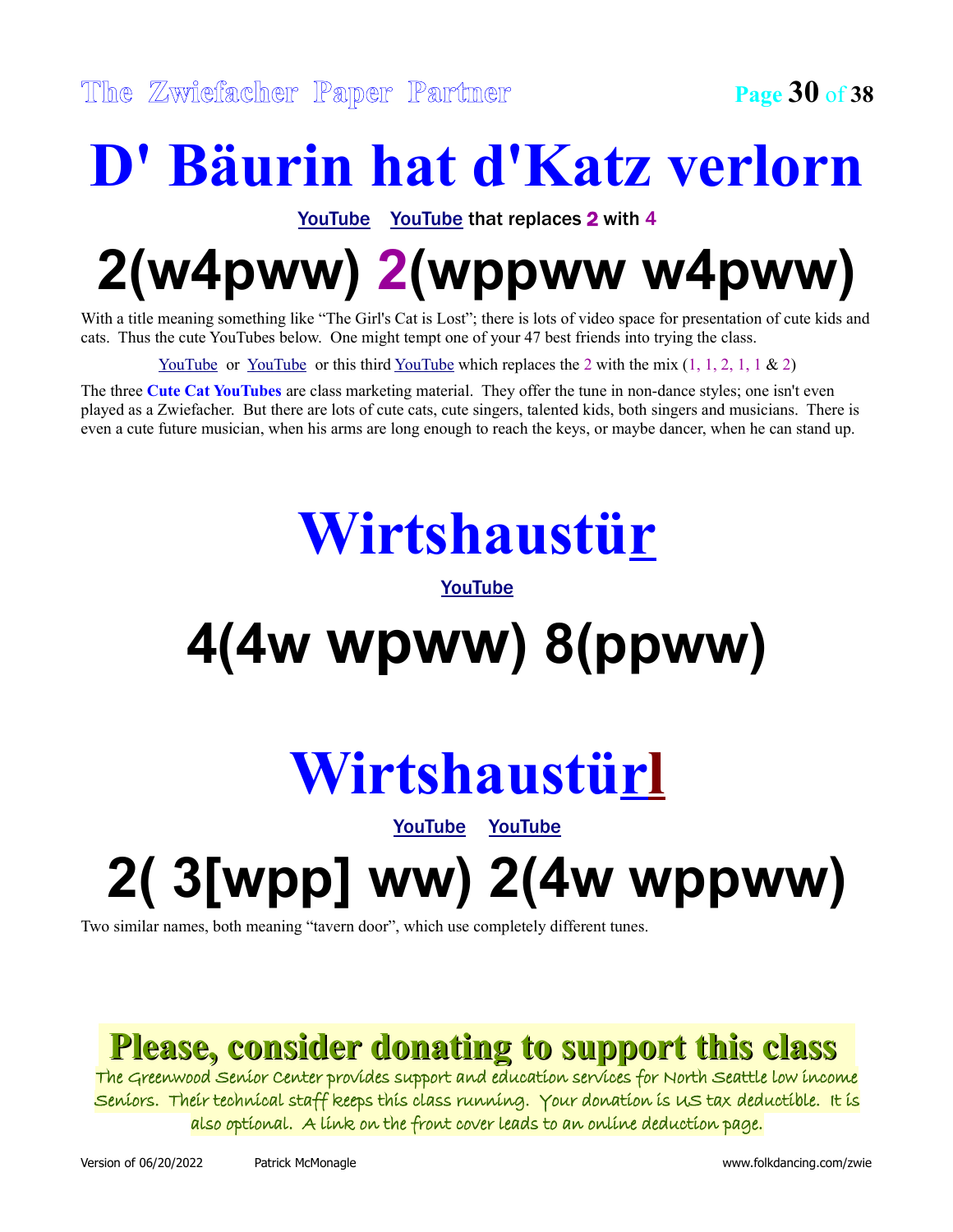## Wespennest **2(ww4p), 2( 3[pw]4p)**

Recordings made by **Kapelle Joseph Pfeffer**, **ProSeppo!** and **Willi Bauer**

It took Pat over 10 years to understand this tune, accurately named "Wasp Nest". The first two of the three **pw**'s are one tricky part, the offensive end of the wasps. Ouch! And the music disguises those, lets them sneak up. Another version:

## **2(ww4p), 3(pw)4p, 3(pw)3pw**

Some bands use this version. The last step of the otherwise identical repeats are played to match the first step of the following part. The **4p** is like **3pp** when 3 times (pw) follows but becomes **3pw** when the tune restarts from the beginning with a ww . There are other Zwiefache which use this dance trickery.

For Niederbayerischer Musikantenstammtisch this 2nd version is the normal. **[YouTube](https://youtu.be/UaorCv2LhNI?t=3593)** 

### **a wild Zwiefacher, not as simple as 1-2-3-4**

### **2(ww1pww ww2pww ww3pww ww4pww) then 2(ww 4p4w) [YouTube](http://www.youtube.com/watch?v=9uldVCg4ZcM) or [YouTube](http://www.youtube.com/watch?v=MElYHm87oC8) or [YouTube](http://www.youtube.com/watch?v=oWWd8cDwncU)**

If I try to converse with a dance partner during the music for the first line of the pattern above; one of those red colored odd numbered pivots is going to get me! If you watch my fingers on my partner's back; I'm often counting. If my partner offers a sweet smile, I'm soon stumbling anyway. Those red colored dance steps with those music notes violate some subconscious Zwiefacher rule.

The dance is hard to find with a web search, even though many copies are out there. Most bands spell out the numbers, in some conservative local dialect. To count in proper High German is "Eins Zwei Drei Vier." Dialects to stumble across: Oins zwoa drei väir, Oins zwoa drei vier, and Ons zwo drei vier, at minimum. But some Bavarian and French bands use a spelling we all understand "1-2-3-4".

### **But Zwei Vier Sechs (2-4-6) is tame 2PWW 4PWW 6PWW [YouTube](https://www.youtube.com/watch?v=YaSk0-4NTMw)**

The tune is short and easy to follow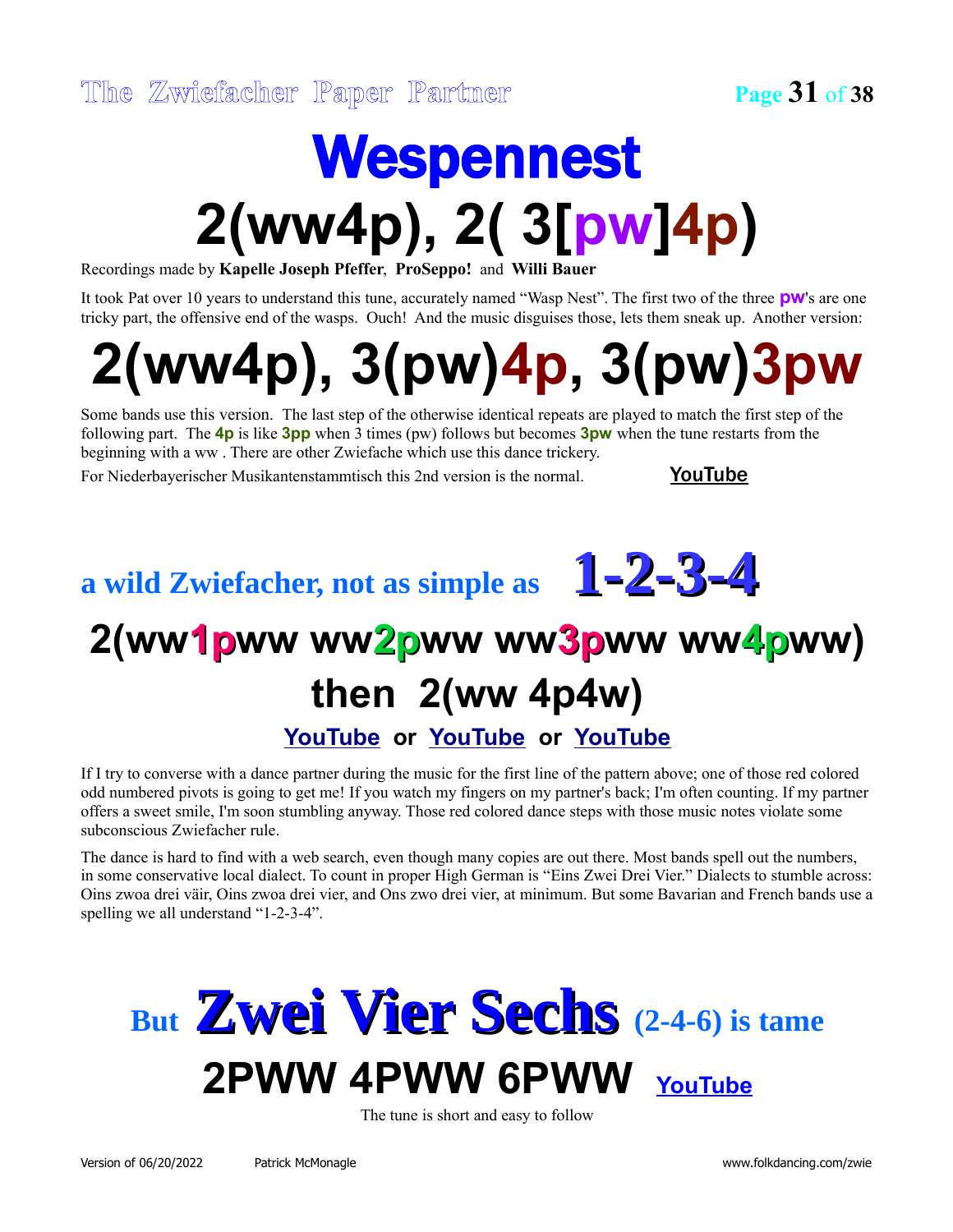## **Eichlbauer 2( 3[wpp] 6p) 4(ww3p)**

The Eichelbauer is a name in large family of Zwiefacher tunes, which may point to many many more related Zwiefacher tunes. Eichelober, Oichelbauer and Oichlober could possibly all be the same on four different recordings. But do not bet on it! At least every time I think I've figured out a pattern to the names, a tune appears that breaks the pattern. So I finally grouped them all together under one name.

This version is played by Famillienmusik Zapf on a 1960's LP and the LP label calls it "Alte Oichlbauer, Bairischer".

## **Eichlbauer**

This Eichlbauer goes by the name Eichelbauer on **[YouTube](http://www.youtube.com/watch?v=ZNMDxOLOAco)** played by Kapelle Josef Menzl.

## **ww3p 3( 2[wpp] ww3p wppww)**

### **Juche frisch auf**

|  |  | $2$ (pwpw 3pw) $1(4[pw] 1[pwpw 3pw] )$ $\frac{Volume}{D}$ |  |
|--|--|-----------------------------------------------------------|--|
|  |  | $2$ (pwpw 3pw) $1(4[pw] 2[pwpw 3pw] )$ $\frac{Volume}{2}$ |  |
|  |  | 2(pwp W 3pw) 2(4[pw] 1[pwp W 3pw] )                       |  |

These versions of the same tune are recorded with different numbers of repeats. They are also spelled differently in different dialects. Here are spellings:

**Juche frisch auf**, **Juchhe frisch auf** and **Juhe, frisch auf**

The number of repeats before the square brackets happen within the round brackets. The versions could be written more simply by leaving out the "1"s and their brackets.

**2(pwpw 3pw) 6(pw) 3pw, 2(ppw 3pw) 4pw 2(pwpw 3pw)** & **2(pwpw 3pw) 2(6pw 3pw)** This would be an excellent way to hide their similarity. The tunes are identical, just the repeats differ.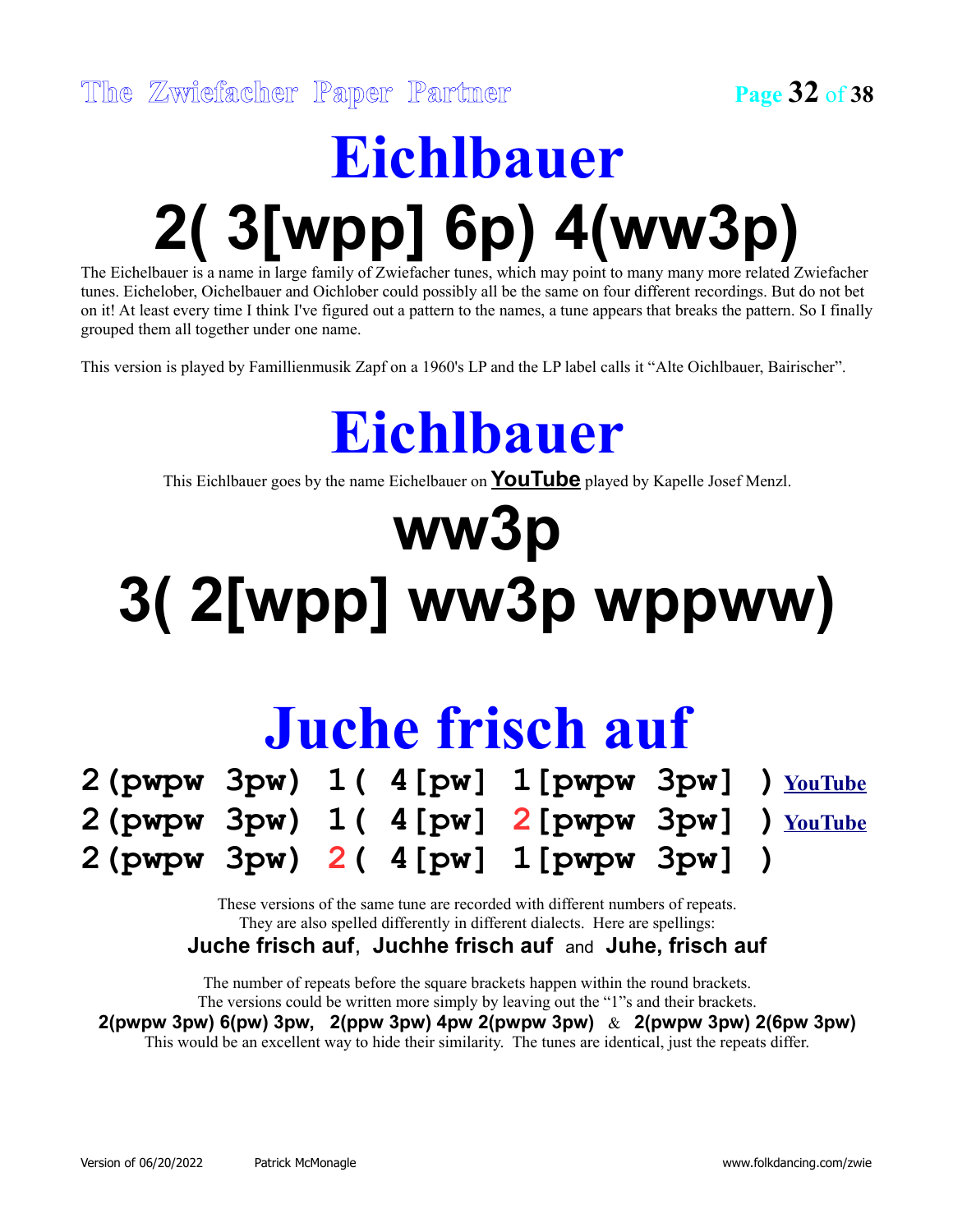### **Fuchsteifelswilden Spalter or Der Spalter** [YouTube](http://www.youtube.com/watch?v=nPlnL0YBFRA) **4(4pww) 2( 2[wpp] ww)**

## **Arabischer**

### **A part: 2(wppww w3pww) B part: 2(2[wpp] w3pww) C part: 15(wpp) wp**

This pattern is long enough to make a more complicated Zwiefacher shorthand useful. Below is the pattern shorthand with YouTube links directly to a point in the same YouTube. The recording by Spui'maNovas is a merger of Alpine and Middle Eastern styles.

**[YouTube](https://youtu.be/P0e_1gt-pr4?t=27)** A B A B A C A B A B (The whole recording)

**[YouTube](https://youtu.be/P0e_1gt-pr4?t=114)**  $C \land B \land B$  (The parts used in class)

**[YouTube](https://youtu.be/P0e_1gt-pr4?t=149)** A B A B (Make it easy to try the last AA BB parts)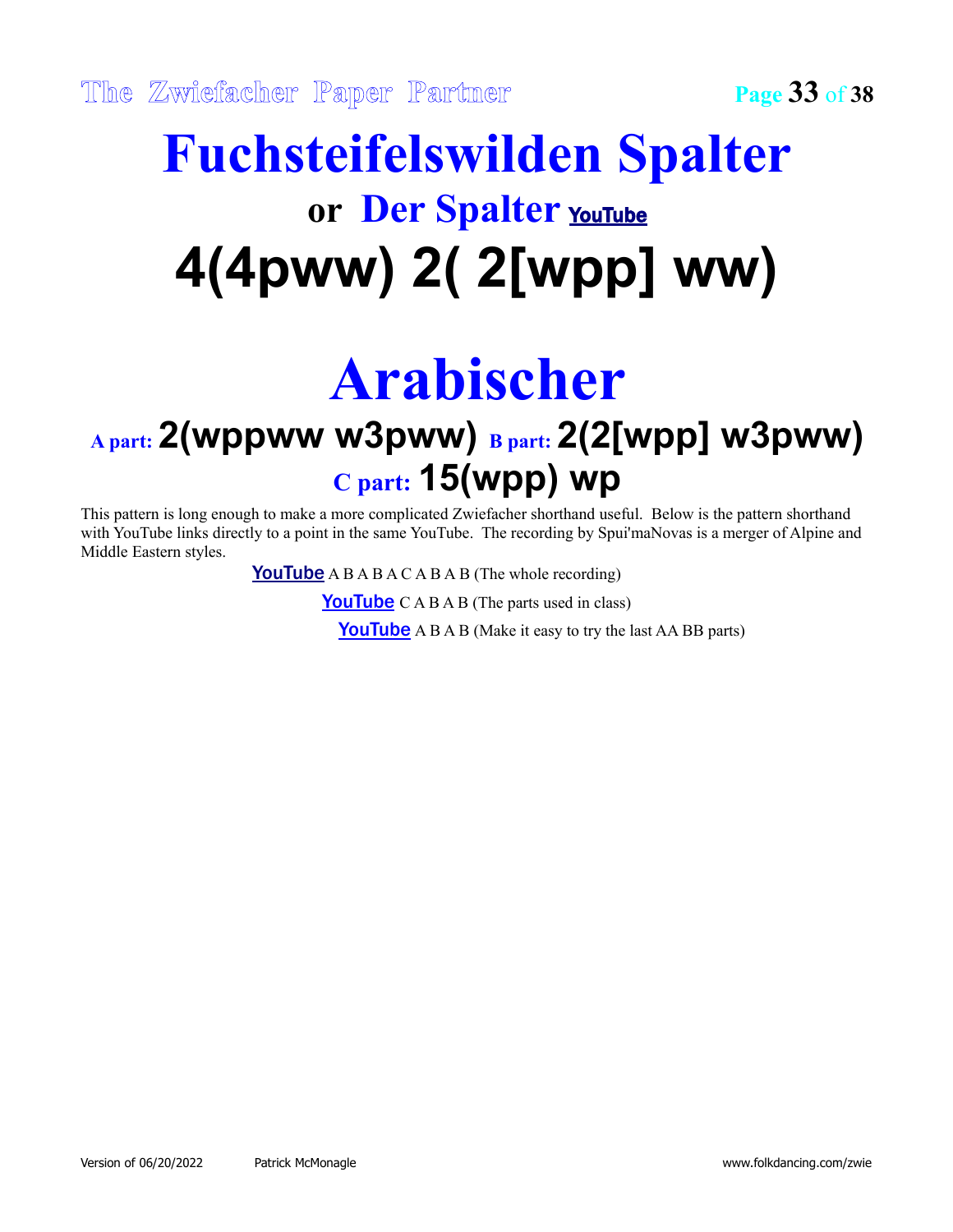**The Zwiefacher Paper Partner Page 34** of **38**

**3-2-2-3 WPPW**

**A B C 2(10P WW) 4(WWPP)**

#### **Antn und Gäns 6W6P** Easy to follow

**Freidlgirgl** [YouTube](http://www.youtube.com/watch?v=PGhdvBB-lLM) **4(wppww) 4w 2(wppww)**

> **Grea Weis 2(4pww) 4(ppw)**

**Haxler** [YouTube](file:///D:/data/Folcdanc/Paper%20Partner/www.youtube.com/watch%3Fv=thLyFO7D5Ng) **3(W4P) WW**

**Hezká jsi Andulko bejvala** [YouTube](http://www.youtube.com/watch?v=ZTnqrbSEozw) Bohemia **WWPPW**

**Ja wer kan Zwiefach ko** [YouTube](file:///D:/data/Folcdanc/Paper%20Partner/www.youtube.com/watch%3Fv=ALKV9OrXgqE) **8(PPW) 4(PPWW)**

**Kreideweiß 2(3PWW) 2(6PWW)**

**Kunz vo Eglsee 2(4w4p ww) 2( [3wpp] ww)**

**Luci-Buci-Bua 2(pwpw 4pw) 2( 6[pw] 4pw)**

**Mei Weiberl** [YouTube](http://www.youtube.com/watch?v=A__Ip3TLrKg) **4(ppww) 4(3[wpp] ww)**

**Neunberger 4(PPWW) 2(8P 4PWW)**

**Peter-Girgl 4(4PWW) 2(WPWP 4PWW)**

Rechenmeister [YouTube](file:///D:/data/Folcdanc/Paper%20Partner/www.youtube.com/watch%3Fv=zXSRcKtQkk8) **2(4PWW) 2(PPWW 4PWW)**

**Revolution 2or4(wwpp) 2wpp ww**

**Rue Des Charmilles 4PWW PW**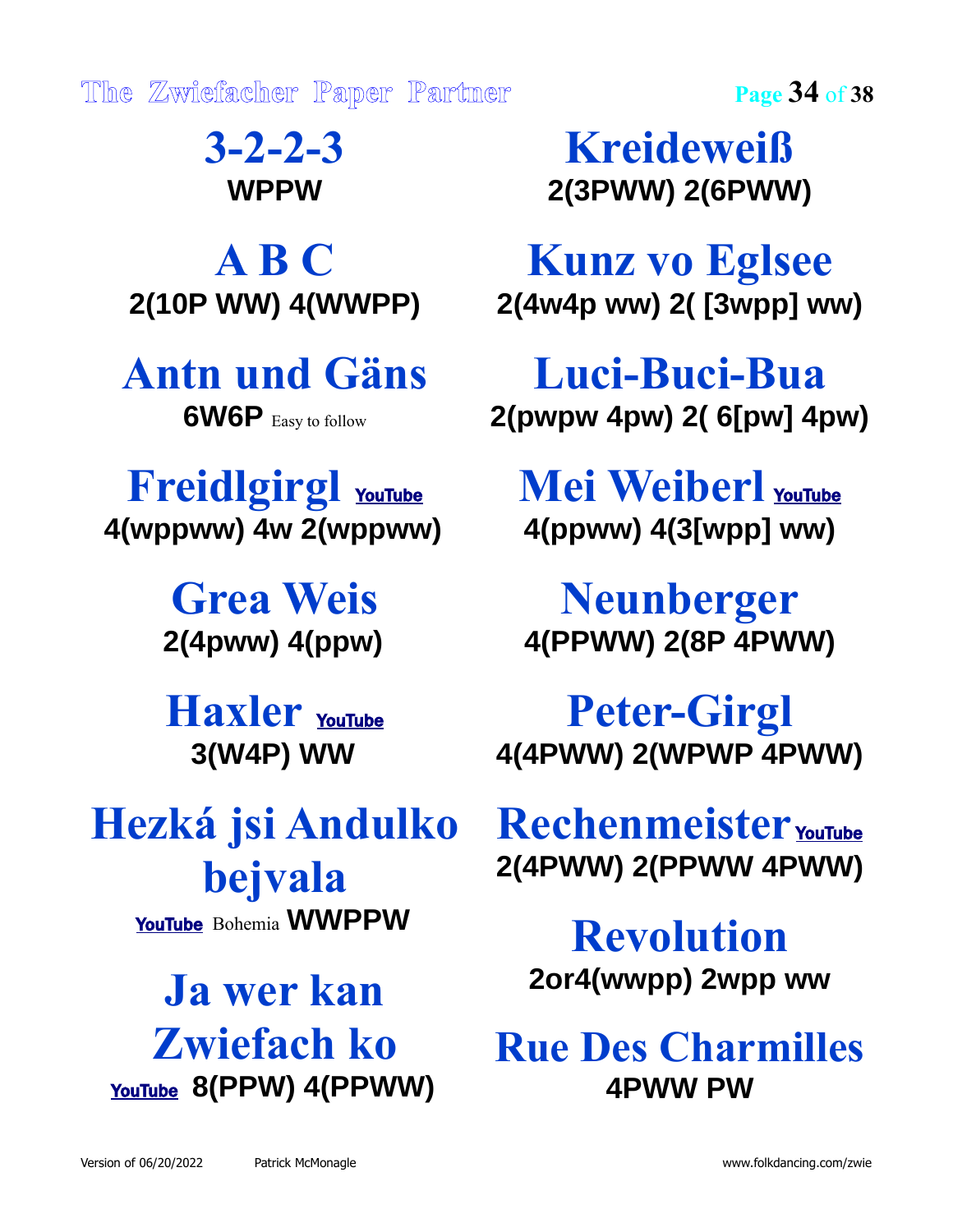**Sauhex 3(WPP) 6P 4(WWPP)**

### **Schleiderer Bräu**

or Schleiderer brei **4W4P** Easy to follow

#### **Schousterpritschen 3(WWPP) PWW**

#### **Schwarze Bua WW5P**

#### **Schwärzenberger WPPWW**

### **Schwarzenfelder 4(WPPWW) 3( 3[WPP] WW)**

The two above are played by Willi Bauer of Passau. He made 13 CDs for annual Zwiefacher workshops. *The Paper Partner Companion* has CD ordering details.

Page 36 has multiple links to Chris Barnes playing:

#### **Schwarzmauserl 4(WPPWW) 2(4W WPPWW)**

**WPPWW** and **4W** look very different on the line above. But the rhythm is only one beat different. **4W** is 12 beats. **WPPWW** is  $3+2+2+3+3 = 13$  beats. That's how a tune could become a new Zwiefacher just from being sung in a different dialect.

### **Stamsrieder 3(PP4W) PPWW**

Two recordings have been issued of this wonderful tune, both on LPs out of print by 1970. There are now multiple scores online. Is someone inspired to record this again?

> **Thonloher PWPW 3PW** [YouTube](http://www.youtube.com/watch?v=JmOvDtUH-5k)

**Weige 2(3PWW) 4PWW**

**Winterberg 2(wwpw) 3wpp wwpw**

**Wintergrün or Wintergrau 4W 2(PPWW)** [YouTube](file:///D:/data/Folcdanc/Paper%20Partner/www.youtube.com/watch%3Fv=c7mSkoUewMM)

> **Wirt vo Stoa 2(WPP) WW**

**Zrissna Kittl 2(4pww) 4w 4pww**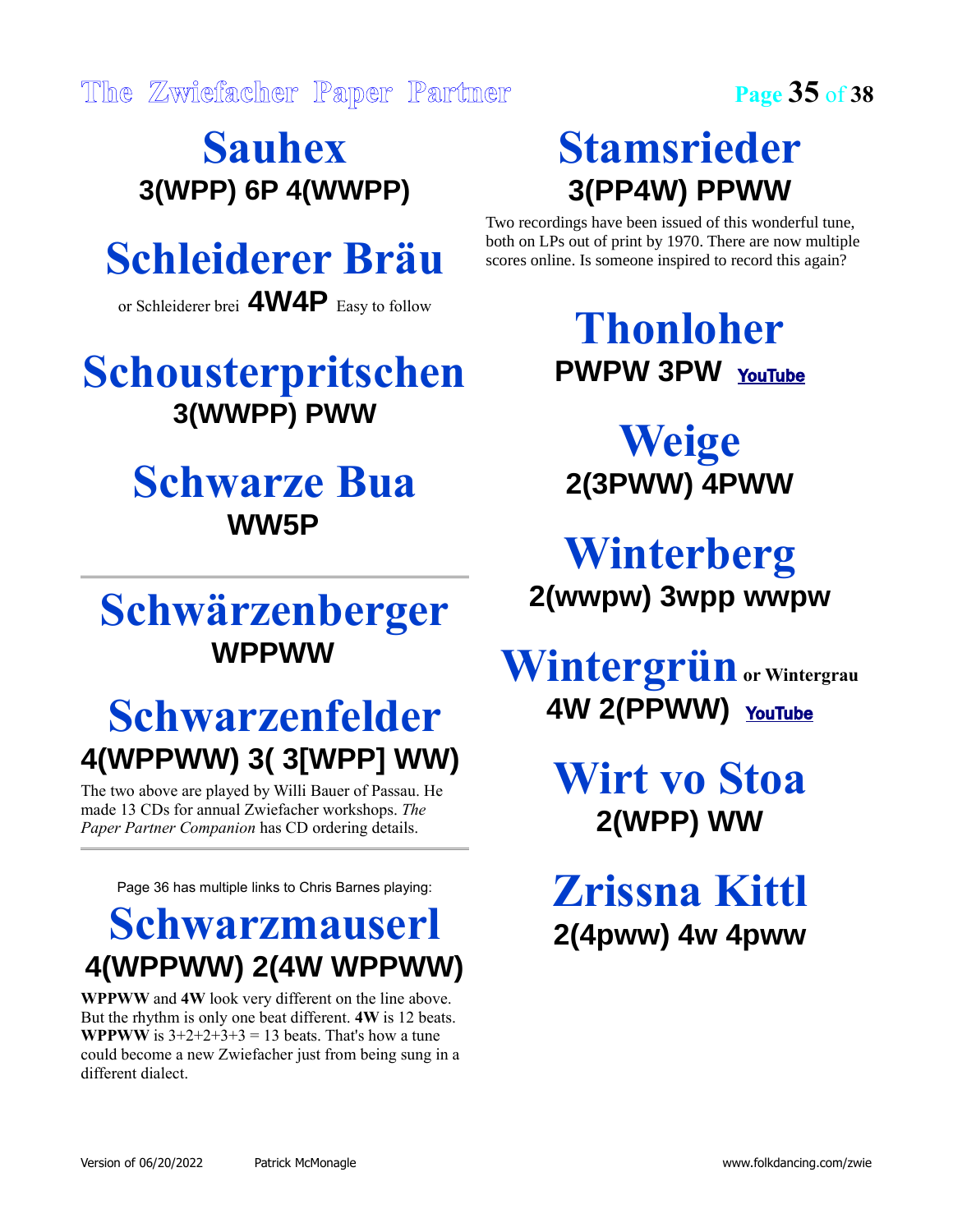#### **The Zwiefacher Paper Partner Page 36** of **38**

#### *2021 Video Programs*

#### **NEFFA Zwiefacher Workshop by Immergrün-WA Recorded 4/24/21, by [NEFFA](https://vimeopro.com/newenglandfolk/neffa-2021-zoom-recordings/video/546926810)**

Alter Hans WWPP Böhmischer Wind WW4P Mösler 4(4PWW) 4(WW4P) Leit Leit 3(PP3W) PPWW

Des is a Süaßa 2(WPP) 3WPP 2(WPP) 4W

Nüdeli PPWW 'S Dirndl im Wald WW3P Der Waldtauber 4W4P WW

Schwarzmauserl 4(WPPWW) 2(4W WPPWW) Bauerin von da Hoi 2(WPPWW) 2(3[WPP] WW) Der Fink 2(WPPWW) 3(WPP) WW 2(WPPWW)

Gäns fressen Gras gern 2( 2[WPP] 4PWW) 3(WPP) W**P** & 3(WPP) W**W** Der Specksalat 4(WPPW) 2(8W 2[WPPW] ) 'S Suserl 2(PPWPP WPPWW) 2( 3[PPWPP] WPPWW)

> Schneider 2(PPW PPWW) 2(PPWP PPWW) Zipfe Michi 4(4PWW) 4W 2(4PWW) 2( 3[WPP] WW) Eisenkeilnest 2(PPWW) PWPW PPWW pattern varies on this recording

#### **Folklife Zwiefacher Lesson by Immergrün WA**

| Released 5/29/21 by NW Folklife |                                       |  |  |  |
|---------------------------------|---------------------------------------|--|--|--|
| Alter Hans WWPP                 |                                       |  |  |  |
| Stadkirchen WW3P                |                                       |  |  |  |
|                                 | Schwarzmauserl 4(WPPWW) 2(4W WPPWW)   |  |  |  |
|                                 | Der Hopfazupfa 2(2[ppww] p4w) 4(3pww) |  |  |  |
| Schmaizlerschnupfa = Hopfazupfa |                                       |  |  |  |

#### **Tanz im Mai by**

#### **Niederbayerischen Musikantenstammtisch**

Premiered 5/22/21 by Volksmusikakademie in Bayern 90 minutes on **[YouTube](https://www.youtube.com/watch?v=UaorCv2LhNI)** Many Bavarian Dances, including 5 Zwiefache

#### **Tag des Bieres by Kapelle Josef Menzel**

June 1, 2021 in Brauerei Bischofshof Regensburg 98 minutes on **[YouTube](https://www.youtube.com/watch?v=Jy2TelRAsZI)** some Zwiefache

#### *2022 Video Programs*

#### **NEFFA Zwiefacher Dance by Immergrün-WA Recorded 4/22/22, at [NEFFA](https://neffa.org/)** Nüdeli PPWW Böhmischer Wind WW4P Mösler 4(4PWW) 4(WW4P) Stadkirchen WW3P Des is a Süaßa 2(WPP) 3WPP 2(WPP) 4W Doppel Bairischer PPWW Deifi du Dürrer 7(WPP) WW Der Waldtauber 4W4P WW Schwarzmauserl 4(WPPWW) 2(4W WPPWW) Bauerin von da Hoi 2(WPPWW) 2(3[WPP] WW) Der Fink 2(WPPWW) 3(WPP) WW 2(WPPWW) Der Weiße Has 4(3WPP) 2( 2[WPP] 3WPP) Rumpertibum 2( 3[W3P] WW) 2(4W 3PWW) Gickerl wannst net krahst 4(PP3W) 2(6W PP3W) Schneider 2(PPW PPWW)

2(PPWP PPWW) Hopfazupfa 2( 2[PPWW] P4W) 4(3PWW) Eisenkeilnest 2(PPWW) PWPW PPWW pattern varies on this recording

#### **NEFFA dance by The Mother Zwiefacher Orchestra Scheduled 4/24/22, at [NEFFA](https://neffa.org/)**

Wintergrun 4W 2(PPWW) Alte Kath WWPP Wampurt Gust, Der 4PWW Wirt Vo Stoa 2(WPP) WW Sechsunddreissiger 2(WWPP) WW4P 2(WWPP) Neun Häuser 3(WW3P) 3W

Bayerische Bauer 2(WWPP) 4W 2(PPW) W Nagelschmied 12W 1,2,3,4,3,2,1(PPWW) Suserl 2( PPWPP WPPWW) 2( 3[PPWPP] WPPWW) Nüdeli / Nonesuch PPWW

Schneider 2(PPW PPWW) 2(PPWP PPWW) Zipfe Michi Sommermichl 2(4PWW) 4W 2(4PWW) 1( 3[WPP] WW)

#### **Folklife Zwiefacher by Immergrün WA Coming 5/29/22** live & online

Version of 06/20/2022 Patrick McMonagle www.folkdancing.com/zwie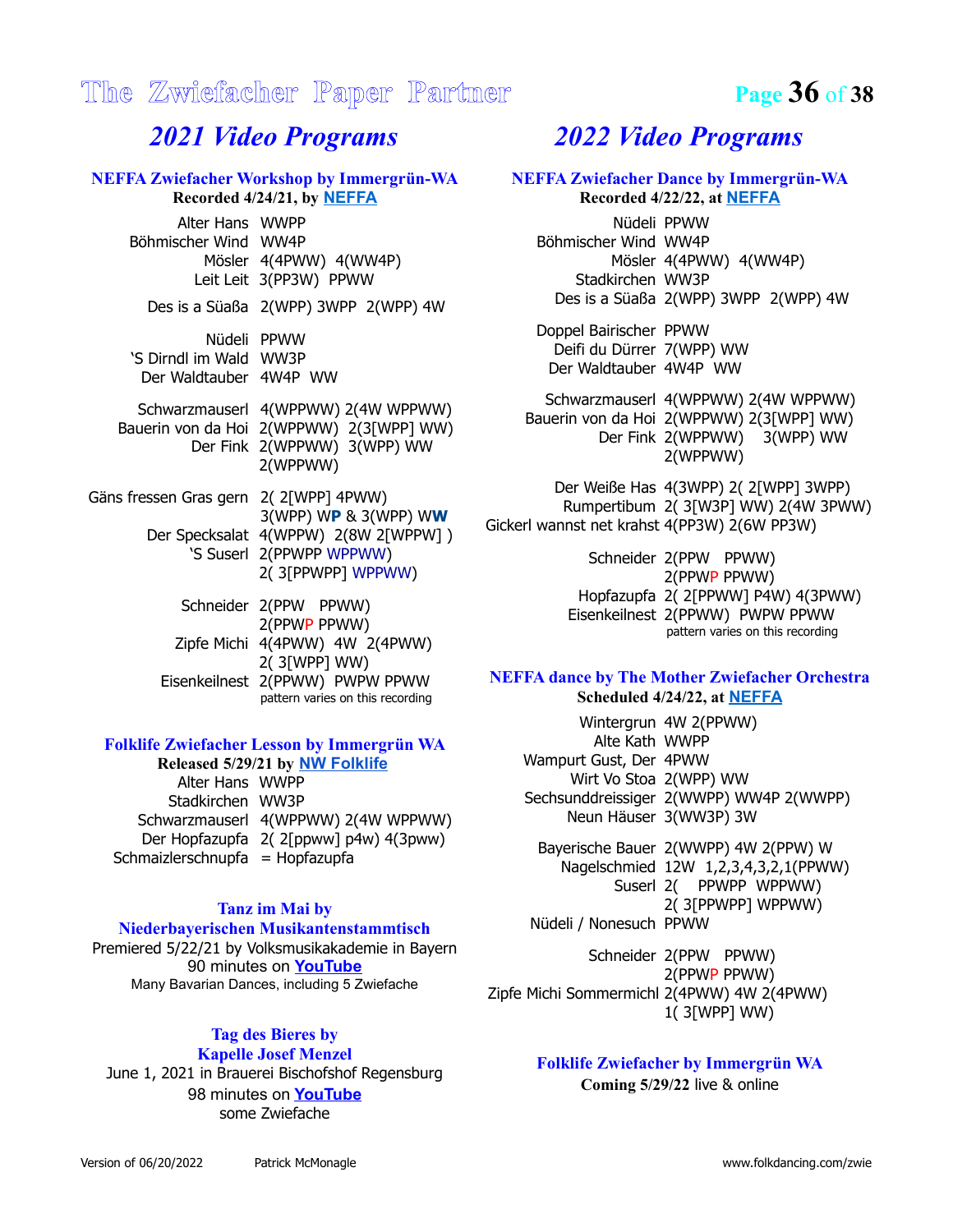#### **The Zwiefacher Paper Partner Page 37** of **38**

### *Notes Index*

#### **Pg Table of Contents -**

- Links to Donation site, Class & Paper Partner
- The P & W code, with T too & Driefacher
- German Alphabetical Order
- The common A B A music structure
- `10 Czech Republic, Bohemia
- Connection: ears to feet, short term tiger visit
- Zwiefacher Festival in Germany
- Suggestions for best experience
- 30 Donations
- Prefer to dance in place
- Schwaben Bagpipe Festival
- Zwiefacher recording speed
- Tune Evolution, a half baked thought

### *Zwiefacher Index*

#### **Pg Tune Name Dance Pattern**

- 1-2-3-4 --------------------complex
- 3-2-2-3-----------------------WPPW
- 44 Hühne und 1 Hahn----PPWW PP3W 4Polka PP3W

#### A B C-------------------------2(10PWW) 4(WWPP)

- A já mám naději------------4PWW
- Aba Wirtshaus-------------2(PPWW) 2(4PWW)
- Aber d'Ochsen-------------4(PPWW) 4(4PWW)
- Accordion--------------------WWPP
- Alte Kath---------------------WWPP
- Alter Hans-------------------WWPP
- Alter Hopfavogel 2(ww4p) 2(wwpp) 2(ww4p) wwpp ww 2( 3[wpp] ww)
- An die Muse----------------WWPP
- Annamierl-----2(ppww 2{4pww] ) 8(ppw) 2( 3[wpp] w)
- Antn und Gäns-------------6W6P
- Arabischer-------------------complex
- Arschloch von Leinsiedel 2(4w4p ww) 2(4w4p wppww)
- Bald fahr I-------------------PWWP
- Bauerin von die Hoi-------2(wppww) 2( 2[wpp] wppww)
- Bäurin hat d´Katz verlorn 2(w4pww) 2(wppww w4pww)
- Bayerischer Bauer 1------2(WWPP) 4W 2(PPW)W
- Bekannt um Rothsee-----2(WWPP) 5W
- Blaus Hendl-----------------4PWW
- Böhmischer Wind----------WW4P
- Charmer Hendl-------------7(WPP) WW
- Da Di Da Do----------------4PWW
- Deandl i sag das drei viermål 3(WWPP) 4W
- Deandl mit'n rot'n Miada- 4(PPWW) 2(4W 2[PPWW])
- Deifi du dürrer--------------7(WPP) WW
- Des is a Süaßa------------2(wpp) ww wpp 2(wpp) 4w
- -----variations and tune evolution
- Dirndl im Wald--------------WW3P
- -36 Doppel Bairischer---------PPWW
- Doppelter Heuberger aus Einbach 4(PWWP) 2(WWPP) 2(PWWP)
- Dvoják------------------------4(PPWW) 2(4W PPWW)
- Eichelbauer-----------------2( 3[wpp] 6p) 4(ww3p)
- Eichelbauer different ww3p 3( 2[wpp] ww3p wppww)
- Eisenkeilnest---------------2(PPWW) PWPW PPWW
- Fink---------------------------2(wppww) 4(wpp) 2(wppww)
- Finkerl-------------------4(wppww) 2(wpp) 4w 2(wppww)
- Firabo or Firabacher------4(ppww) 2(4w ppww)
- Freidlgirgl--------------------4(wppww) 4w 2(wppww)
- Fuchsteifelswilden Spalter 4(4pww) 2( 2[wpp] qq)
- Fuchsnschwanz------------7(WPP) WW
- Gans verdreht--------------PPWW
- Gäns fressen Gras gern- variations: pages 17 & 34
- Geld des regiert die Welt 7(WPP) WW
- Gickerl------------------------ 4(PP3W) 2(4W PP3W)
- Gickerl wannst net krahst 4(PP3W) 2(6W PP3W)
- Glöckerl Schweinauer----4(3PWW) 2(6W 3PWW)
- Gniglt, Snaglt---------------4(PPWW PPW 6PWW
- Göckale kräh vo Ichahausa 2(WWPP) 3(WPP) 4W
- Gras Ober 2----------------8W 4(WWP) 4(WW3P)
- Grea Weis-------------------2(4PWW) 4(PPW)
- Greana greana Gross----3(PPW) 3(WP) PW
- Gscheckat Ochs-----------4PWW
- Haferl am Herd------------2(PPW 3PWW 2(4W PPWW)
- Haglmo----------------------2(ww ppw 4w) 2(ww Xp 4w)
- Halberflatterer / Herzogauer 2(ww4p) 2(wwpp) 2(ww4p) wwpp ww 2( 3[wpp] ww)
- Hans Sachs-----------------PWWP
- Harmonica Medley--------WWPP
- Haxler------------------------3(W4P) WW
- He Bruda He---------------4pww 4pwpp 2(3wpp) 4pww
- Heiraten mag I ned-------7(WPP) WW 2( 3[WPP] WW)
- Herzogauer
- 2(ww4p) 2(wwpp) 2(ww4p) wwpp ww 2( 3[wpp] ww) Hezká jsi Andulko bejvala WWPPW
- Hintern Goistoi-------------7(WPP) WW
- Hinter mein Vaden--------3(WWPP) 4W
- Hob ich an Baam----------WW4P
- Hobel mir d Spå-----------WWPP
- Hollerstaudn----------------3(WPP) WW
- Hopfavogl-------------------WW4P
- Hopfenzupfa---------------2( 2[PPWW] P4W) 4(3PWW)
- Ja wer kan Zwiefach ko- 8(PPW) 4(PPWW)
- Juche frisch auf------------
- Kelischek--------------2(ww4p wwppw) 2(ww3p wwppw)
- Klatowak--------------------WW4P
- Kreideweiß -----------------2(3PWW) 2(6PWW) Kunz vo Eglsee------------2(4w4p ww) 2( [3wpp] ww)
- Kupferwurm-----------------4(p3w ppww) 2(ppw ppww)
- 
- Laubbaum-------------------PPWW

Version of 06/20/2022 Patrick McMonagle www.folkdancing.com/zwie